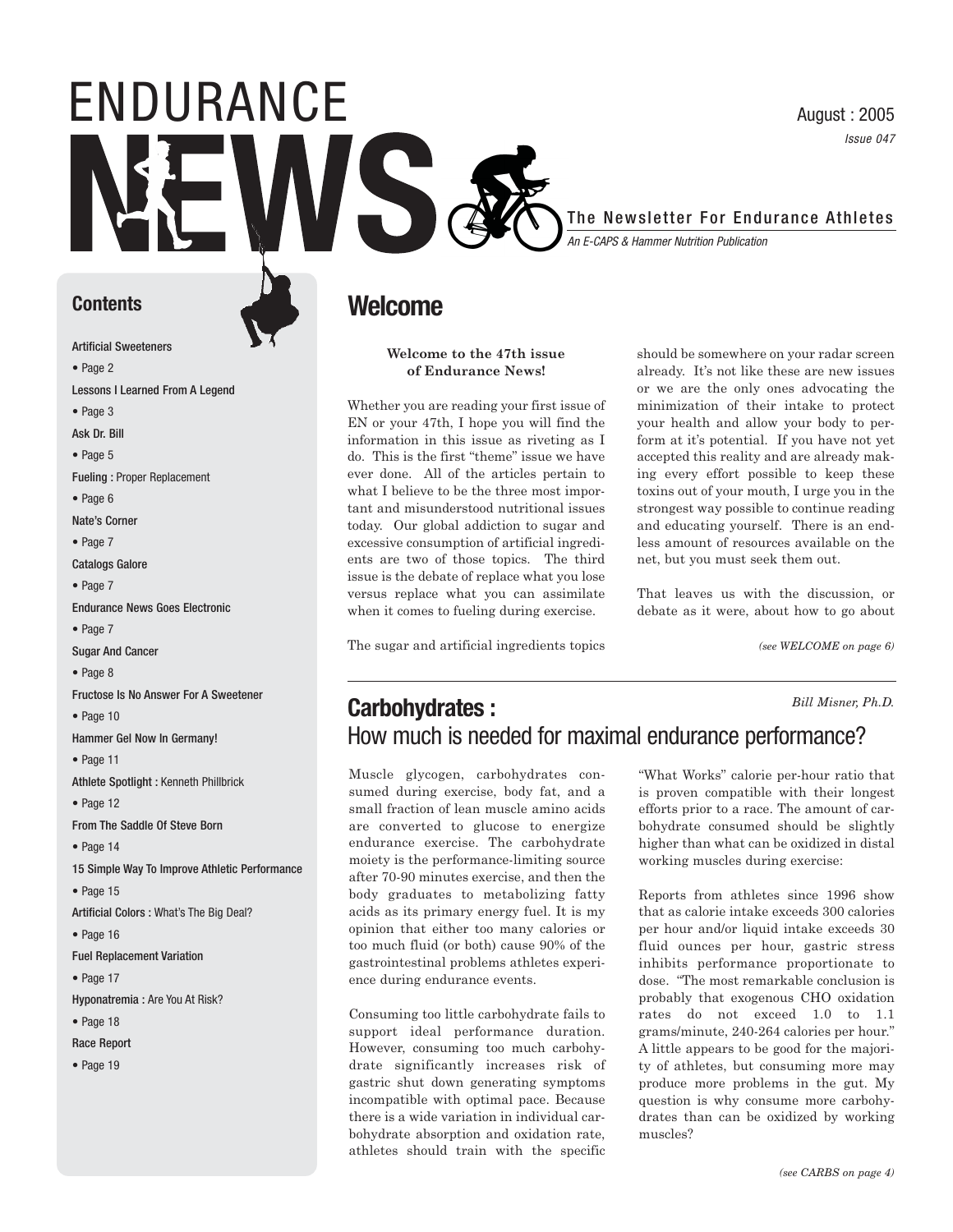Seems the whole world is on artificial sweeteners and we can't exist without saccharine or NutraSweet or Splenda. Poisons. And isn't it ironic that most people who are using these sugar-free substitutes are overweight and don't lose weight. It's not a coincidence. Are artificial sweeteners helping us fight the battle of the bulge?

Some people grab a diet soda each day out of habit. Some do it because they actually think an artificial sweetener is healthier than sugar. It is not. There are no studies which prove that they even help lose weight and because of how they stimulate appetite the very opposite is likely true. A recent study found that people who drank diet soda have a greater likelihood of being obese and overweight, even over people who drink regular soda! Why is that? Diet soda actually triggers our craving for sugar! Diet soda stimulates our appetite. And diet soda even triggers our body to STORE more fat! People who drink diet soda actually end up wanting more sweets and therefore eat more calories in a day and then the body holds on to the fat instead of releasing it.

In addition, diet soda lulls one into a false sense of security that it's okay to eat something else. How many people have you seen drink a diet coke with a dessert loaded with sugar, fat and empty white flour!

Remember that a gram of sugar only contains 4 measly calories (a teaspoon is about 15; a tablespoon is 45). And actually, the sweetness tends to stimulate appetite (especially for more sweets) which causes further weight gain so this is a horrible ugly vicious cycle and we are willing to accept poison and an inferior taste to satisfy our need for the sweet stuff. Silly. Sad. If you're going to indulge, on occasion, make it the real thing.

If you're diabetic, then you have reasons to seek alternate sources here but choose your alternate sweetener wisely.

**Aspartame a/k/a NutraSweet a/k/a Equal** breaks down to phenylalanine and aspartic acid in our hot bodies when heated. The methanol in Aspartame converts into formaldehyde in our bodies. Formaldehyde is a poison known to damage the immune and nervous system as

well as cause genetic damage. Aspartame breaks down the protective coating surrounding neurons in our brain; this causes a break in the blood-brain barrier which allows toxins to move directly into the bloodstream. Asparatame should never be given to children. People with PKU should never use it either. Almost half of aspartame itself is a toxin, technically an excitotoxin, Aspartate. About 10% of the population has a tendency to MS but never actually have the symptoms, and these people can be pushed into full blown MS with continual usage of products with Aspartame. "Recent studies have also shown that even a single exposure.." can have long-term effects. ('Sweet Misery') Since it is in thousands of products, it's easy to consume a lot of this and over a longer period of time, this constant ingestion will lead to holes in your brain, illness and death. CHEC on Aspartame. Consuming products with Aspartame may lead to:

birth defects, brain cancer, brain damage, chronic fatigue, diabetes, dizziness, emotional disorders, Epilepsy, Graves Disease, headaches, inferior short-term memory, Lou Gehrig's Disease, lowered intelligence, lowered sperm count, migraines, MS - Multiple Sclerosis, Parkinson's Disease symptoms, seizures

Sugar Twin or Cyclamates is another artificial sweetener. This chemical has been banned in the U.S. since 1970 based upon the possible link with cancer.

When Saccharin was found to cause cancer in 1977, the U.S. made an exception, as long as Saccharin affixed a warning, and it was not banned because there were no alternative sweeteners for diabetics at the time. Saccharin or Sweet 'n Low has been around the longest of any artificial sweetener and has had the most studies on it's possible effects. It is much sweeter than sugar. Low on the glycemic index, but saccharin may lead to: cancer

Splenda or Sucralose have the least amount of studies surrounding this chemical (under 100!) and what little research has been done shows that it may lead to: Diarrhea, Shrunken Thymus Glands, Enlarged Liver, Enlarged Kidneys, Atrophy of Lymph follicles in the Spleen and Thymus, Increased cecal weight, Reduced growth rate, Decreased red blood

## *Authored by Annie Hope Malka & reprinted with permission* **Artificial Sweeteners** *of Delicious Organics at www.deliciousorganics.com*

cell count, Hyperplasia of the pelvis, Extension of the pregnancy period , Aborted pregnancy, Decreased fetal body weights, Lower placenta weights, other dangers because it has small amounts of toxins: pesticides, metals, even lead

While no sweetener is not without it's controversy, artificial sweeteners can be quite damaging to our health and may cause serious illness. It's best to avoid them completely. I'd probably go with small amounts of Stevia or Xylitol over any artificial sweetener.

*© Copyright 2004 Delicious Organics, Inc All Rights Reserved. This content may be copied in full, with copyright, contact, creation and information intact, with specific permission. This copyright applies to all information written in the* **www.deliciousorganics.com** *web site.*

#### **Endurance News Staff**

Editorial : Steve Born, Dr. Bill Misner, Brian Frank

Editorial Contributors : Nate Llerandi, Joseph Mercola M.D., Tony Schiller, Nancy Appleton, Ph.D., Delicious Organics

Proofing : David Levin\*

Layout : Angela Nock

\*Articles written by Dr. Bill Misner and third party contributors are not proofed by David Levin

#### **Our Mission**

The objective of Endurance News is to provide you, the serious endurance athlete, with a valuable resource that you will find to be informative, educational, thought provoking and helpful in your ongoing pursuit of optimum performance and health.

Endurance News features insightful articles on diet, nutrition, training and other topics of interest for endurance athletes — written by myself as well as professional and elite amateur athletes and other experts in the area of nutrition and exercise. In addition, Endurance News will include articles highlighting new and existing E-Caps products and how to get the maximum benefits from them.

In reading this and future issues, please remember that the views expressed in this publication will always be biased in favor of a healthy diet, hard training that emphasizes quality over quantity, and prudent supplementation to improve health and performance. But above all, we at Endurance News believe there are no short cuts, and success can only come from hard work.

#### Back issues of Endurance News are available online at: www.e-caps.com

Legal disclaimer: The contents of Endurance News are not intended to provide medical advice to individuals. For medical advice, please consult a licensed health care specialist.

The FDA has evaluated none of the statements in this newsletter.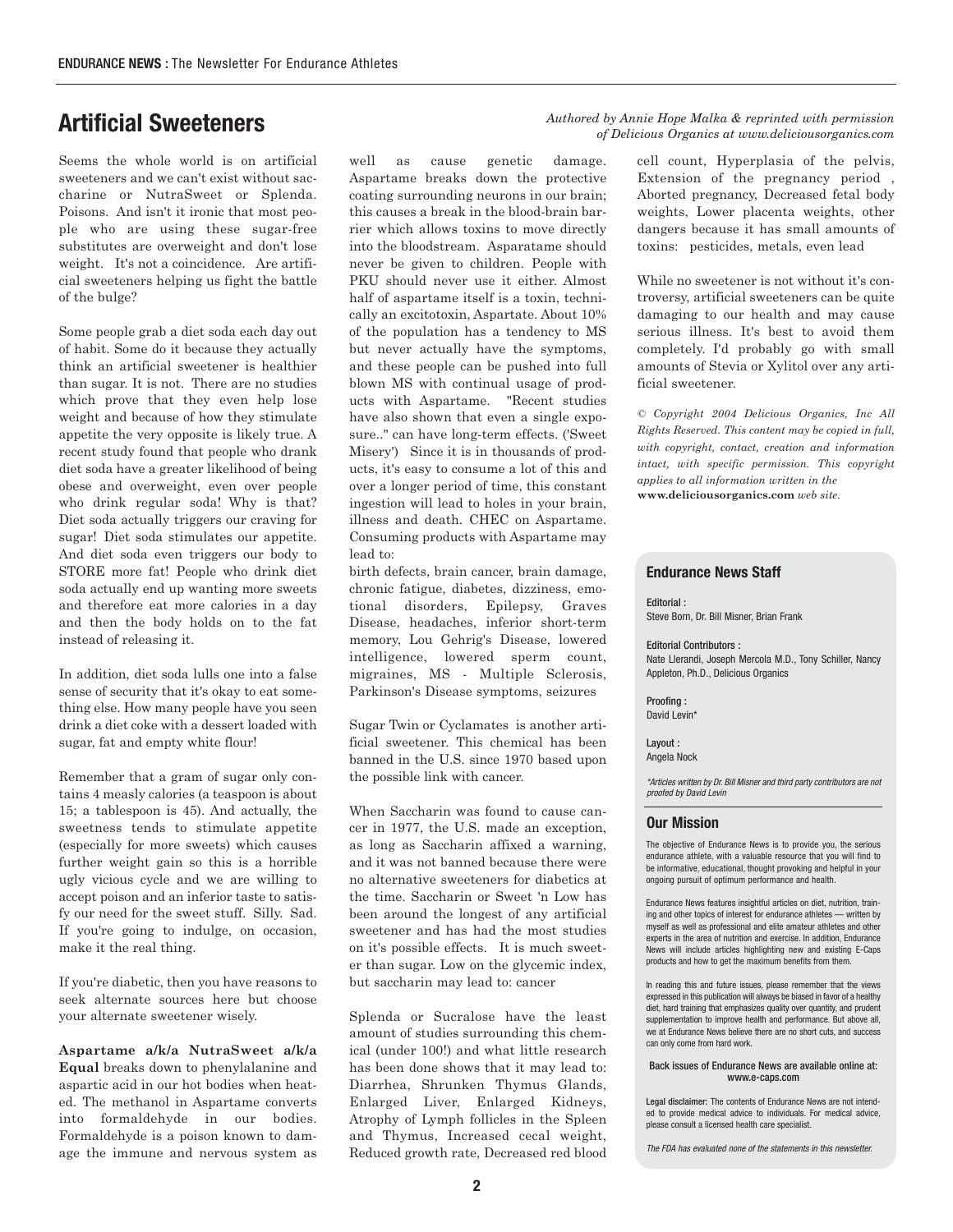## **Lessons I Learned From A Legend :** Dick Tomlin *Tony Schiller*

OK, admit it, it's happened to you too. A complete stranger greets you with a hardy handshake, a big smile and using your first name says, "How've you been...?" and you don't have a clue as to who they are? So you say, "Great. How 'bout yourself?" while flashing one of those unnatural smiles in hopes of fooling them. Most of the time the other person graciously lets you off the hook and you slide away kidding yourself into believing they never noticed.

Dick didn't let me off the hook. Instead, he looked straight into my eyes and said, "You don't remember meeting me, do you?" To which I responded, "Sure, it was at... um, um... give me a second, it'll come to me... um... y'know, um..." He paused just long enough until I was clearly squirming before turning to my wife, and with a big boyish laugh saying, "Hi, I'm Dick Tomlin, you must be with what's his name?"

Sue instantly liked the guy. Then when she gladly accepted one of the local microbrews he'd just picked up, he instantly liked her.

Until Dick and his traveling mate from Arizona, Jonathan Grinder, joined us, we were the only Americans staying at the Tinakori Lodge in Wellington, New Zealand. We made fast friends while putting away the 12 pack before walking the half block to the corner pub to get started on a second.

It took Dick all of two minutes to begin making friends with the bar patrons who, unimpressed their town was hosting the world triathlon championships in 4 days, seemed very impressed their American bar mates were enjoying libation before the race. By the time I made my way to breakfast the next morning, Dick was already back from his ride and carrying on conversation in some form of broken Scandinavian with several guests.

By the eve of the race, our foursome was resolute about one thing... not carbo-loading on food cooked in a Kiwi restaurant... so we loaded up on groceries to make our own pasta feed. The only problem was that the Tinakori curators, Richard and Julene, strictly forbade guests to enter their kitchen. That is until Dick turned on the charm and gained full reign of the professional kitchen. Within no time he had a nervous Richard and Julene showing us they actually had a fun side over a plate of pasta and a few glasses of red. It wasn't until the evening's end that I learned Dick had won the 45-49 world duathlon title the previous weekend in Hobarth, Australia. For three days he'd just said, "It went well."

That's when I realized he really had it together. I admired his humility (something I never quite learned from him) and special ability to be 100% focused without getting uptight about a race, not even a world championship held on the other side of the planet. He was a master at taking care of the goal at hand while also satisfying a curiosity to learn all about the local culture and a desire to make new friends. So it was hardly a surprise to see him the next morning loosening



Dick Tomlin, left, and Tony Schiller were all smiles after both earned medals at the 2002 World Triathlon Championship in Cancun, Mexico. With his win, Tony joined Dick as yet another Hammer Nutrition customer to be honored as the USAT Master's Triathlete of the Year.

up the international competitors in his age group just moments before they jumped off the pier into the 53 degree Tasman Sea for the race's start.

Before doing that, he flashed a big smile and a thumbs-up toward Jon and then to me as we lined up for our 35-39 age group wave which was next to start. Watching him race off I felt an amazing level of calm and confidence and knew a big part of it was just hanging out with the guy over those 4 days. He modeled the perfect blend of focused purpose and relaxed energy a competitor wants for a big-time race.

The day unfolded perfectly for me as I took my first age group world title with a great race while Jon represented Team USA well, just missing out on a medal. Dick was less fortunate. A dropped chain on a steep descent knocked him out of contention but hardly dimmed his spirit... "Dang - and I was having such a great race too - wasn't that course a blast though!" In classic Dick style, he never let his own disappointment ruin his enthusiasm, and he was the first to toast me for my big day. It was a pattern I grew to

expect over the years to come; so too was the best part of going to dozens of races with Dick - the post race celebration. No one raced as hard and no one had as much fun afterwards. He truly embraced life.

What stands out to me the most about Dick Tomlin is the one characteristic all too rare in most of us... caring enough to actually stay connected from long distance. How many times in life do we meet and click with someone only to have the connection fade into a memory? Not with Dick. A few weeks after we returned to snowy Minnesota, Sue and I were on his Christmas card list. In those

days, before each of us had E-mail, he saw to it that we connected at least once a month. Over the years it seemed he knew just when to check in with a joke, an inspiring story or just to say, "How are 'ya?" And always it was he who was among the first - or only - to call in recognition of a good race or to offer a quick pick-up when he figured it mustn't have gone well. Amazingly, he did this for me and many others while running a successful appraisal business, being a great husband to Bonnie, and raising three wonderful kids, Cassie, Nate and Zack.

By now you know Dick Tomlin is no longer with us. He was struck and killed on June 4th by the driver of an RV near his home in Kingman, AZ. The only good that can be drawn from this senseless tragedy is that he went doing something he loved - riding his bike. He was only 58.

When I entered the overflowing church at his funeral and saw how much this man had poured himself into his community and how many hundreds of lives he'd touched, I felt humbled for having been among those he chose to share so much of his time and energy with. He was a great athlete and an even greater friend.

Though I won't get to room with my good buddy "Ricardo" at this October's world championships in Hawaii, I'll honor his legacy by racing in his indelible spirit. As I wrap up this tribute to him, I hope that, even if this is the first you've heard of Dick Tomlin, you'll benefit from his life example. The best way you can do that is to show up at your next race with the excitement of a child opening a present and by seeing with new eyes just how rich our lives are that we discovered and get to play in this game we love called, *Endurance Racing.*

*We will remember you Dick.*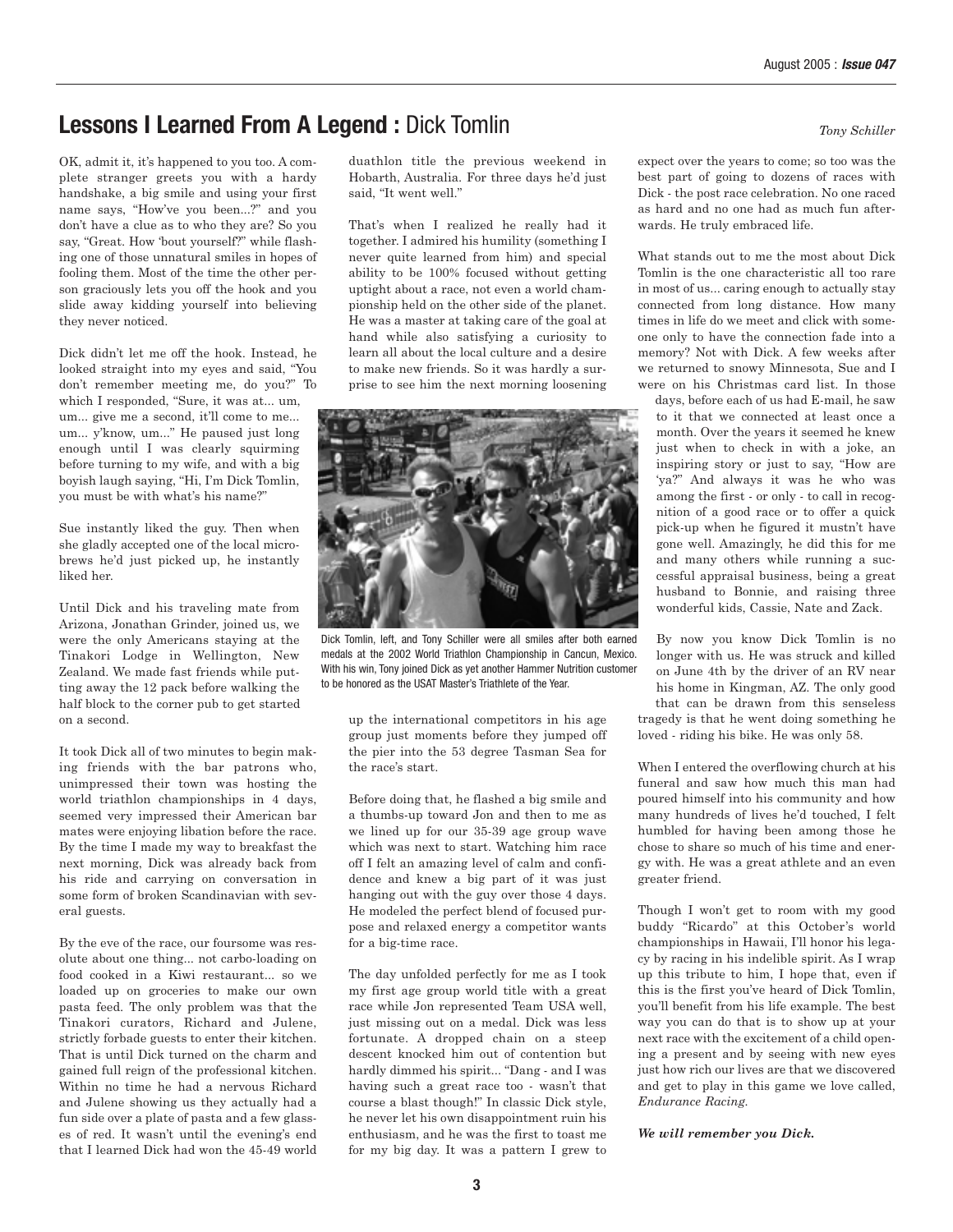#### *(CARBS from page 1)*

This is a general view of where what fuel energy source enables efficient endurance exercise: *(see table 2).*

Estimated percent contributions from fat, plasma glucose, and other carbohydrates (CHO) to total aerobic energy expenditure during exercise to fatigue at  $68 \pm 2\%$  O2 peak until fatigue. Subjects ingested 1 liter/hour of an 8% glucose solution throughout the trial.

#### **Calorie Sources During Energy During Exercise**

Furthermore, whole body muscle glycogen oxidation (total CHO oxidation minus plasma glucose oxidation) was not reduced by CHO ingestion. Figure 6 below describes the shifts in substrate utilization as a result of glucose ingestion. It should be noted that glucose feedings,

markedly reduced fat oxidation and increased plasma glucose oxidation but did not alter the rate of muscle glycogen (and lactate) oxidation.

Figure 6. The energetic contribution of substrates. Values are means  $\pm$  S.E.M. The energetic contribution of substrates during the 60-120 min period of exercise at 50 % VO2max with water ingestion (fasting), a low dose of glucose (Lo-Glucose) or a high dose of glucose (Hi-Glucose). 9 Several studies10 show that oral carbohydrate oxidation is limited to about 1 g min-1. Even when large amounts of carbohydrate were ingested oxidation rates did not exceed 1 g min-1. There are slight differences based on exercise types : running versus cycling and water with no carbohydrates versus carbohydrate solutions.

#### **Water Versus Carbohydrate Effect On Fuel Metabolism During Running Or Cycling** *(see table 4)*

Relative contributions of fat, plasma glucose, and whole body muscle glycogen oxidation to total energy expenditure during running and cycling when subjects ingested W and CHO. All values are means of  $n = 7$ . Fat oxidation: W significantly different from CHO during cycling,  $*P < 0.05$ ; running significantly different from cycling with CHO,  $**P < 0.01$ . Plasma glucose oxidation: W significantly different from CHO during running and cycling,  $\text{\#P}$  < 0.01.

#### **Conclusion**

Athletes who experienced performanceinhibiting gastric stress reported one or

*(see CARBS on page 5)*

| CARBOHYDRATES CONVERTED TO ENERGY  |                    |                      |  |  |  |
|------------------------------------|--------------------|----------------------|--|--|--|
| <b>CARBOHYDRATE 1</b>              | <b>AMOUNT/HOUR</b> | <b>OXIDIZED/HOUR</b> |  |  |  |
| Low Glucose Intake <sup>2</sup>    | $0.70$ g/min       | $0.64$ g/min         |  |  |  |
| High Glucose Intake <sup>3</sup>   | $0.96$ g/min       | $0.88$ g/min         |  |  |  |
| Carbohydrate 10% <sup>4</sup>      | $0.83$ g/min       | $0.77$ g/min         |  |  |  |
| Glucose, Sucrose,                  |                    |                      |  |  |  |
| Maltose, Maltodextrin <sup>5</sup> | $1.0 - 1.5$ g/min  | $1.0 - 1.1$ g/min    |  |  |  |
| Glucose <sup><math>6</math></sup>  | $1.2$ g/min        | $1.04$ g/min         |  |  |  |
| Glucose <sup><math>7</math></sup>  | $1.7$ g/min        | $0.92 - 1.12$ g/min  |  |  |  |

**TABLE 3**

**TABLE 1**



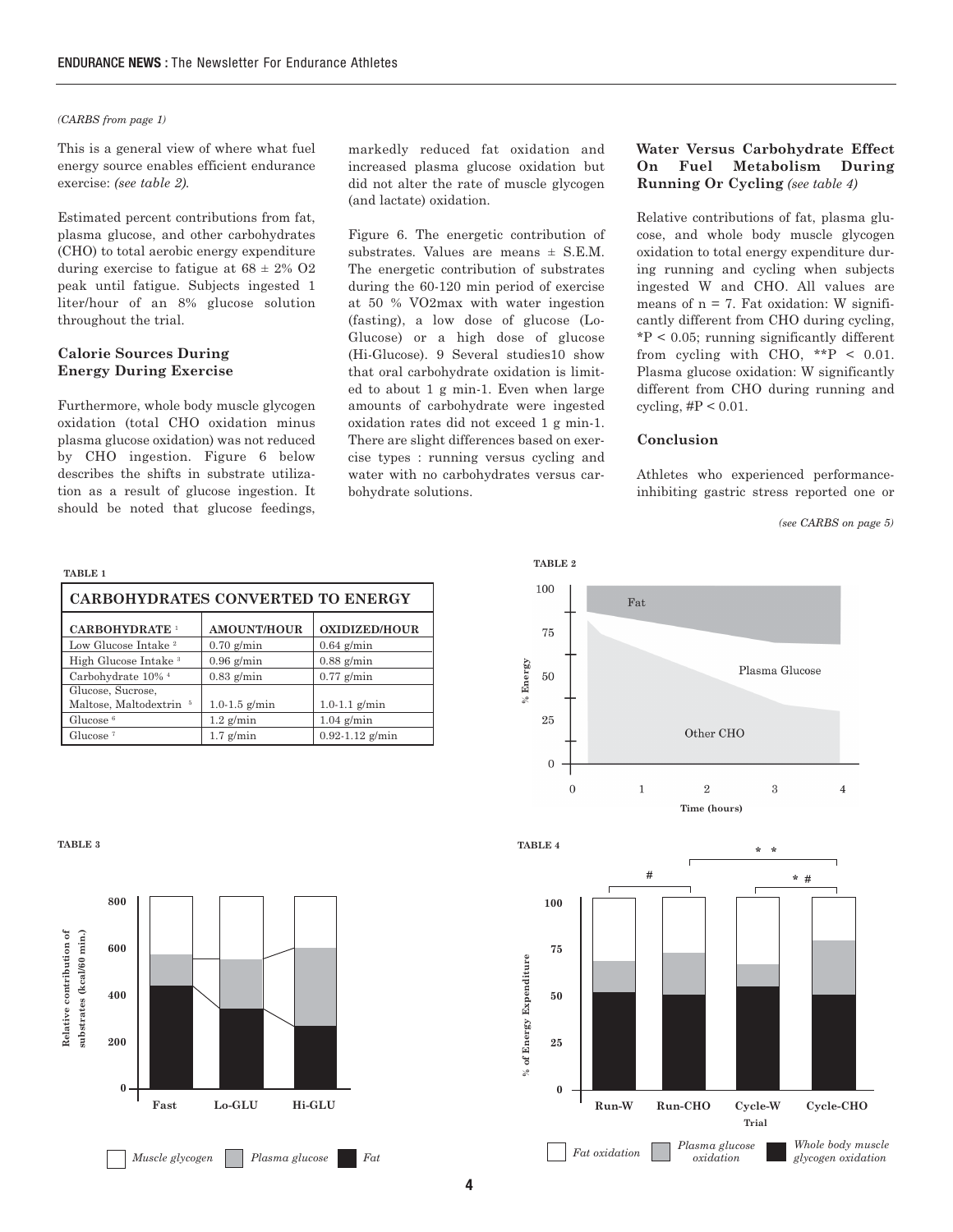#### *(CARBS from page 4)*

more of the following characteristics:

- 1. Consumed over 300 calories/hour
- 2. Consumed simple sugar solutions
- 3. Consumed over 30 fluid ounces/hour

4. Were unacclimatized with 2-3 weeks heat stress training exposure

Starting dose recommendations for Hammer Gel, Sustained Energy, Perpetuem, or HEED are 240-280 calories mixed in or taken with 24-28 fluid ounces distilled water with 3-6 Endurolytes each hour of endurance exercise. Training with fuel-of-choice will help your body to adapt to the nutrient profile of that fuel more effectually than not training with the fuelchoice intervention. During training, as this adaptive process becomes routine, athletes may test higher doses of energy fuels to determine the maximal caloric compatible volume their body will absorb and replenish exercise-depleted substrates. Most athletes will tolerate between 1.0-1.2 grams long-chain carbohydrate fuels (namely no less than 240 calories to no more than 288 calories) in divided doses each hour of exercise. There are exceptions to every rule and larger athletes or athletes with gifted gastric absorption rate may be able to consume greater amounts of fuel, fluids, and electrolytes without gastric upset or performance-inhibiting negative symptoms. High sugar solutions proportionate to simple sugar content tend to raise osmolar pressure gradients significantly. Once above 6% solution, an increasing risk of gastric shut down, later-stage repeated diarrhea, hyponatremia, muscle cramping, malaise, and premature fatigue may occur. Do not hesitate to experiment within the above suggested ranges as to what dose beneficially supports your pace best, resulting in maximal endurance exercise performance. Beware of certain self-proclaimed "experts" promoting an unsupported "Burn-it-replace-it" doctrine. Replacing carbohydrates from a 2-3 hour exercise bout may take 3 days; it won't happen during a 2-3 hour workout. Because only few can consume large calorie volumes does not mean that the majority can without severe gastrointestinal problems, especially when the heat index increases.

*References available upon request.*



**Ask Dr. Bill**

Bill Misner, Ph.D.

**QUESTION** : **The label on Recoverite says it contains 3000mg (3 grams) of Glutamine per serving. Your website says to take 1-3 servings post exercise (3-9grams). Does the amount of Glutamine you need have any relation to bodyweight? Do you take more if you are overtrained or have had recent infections?** 

**I've seen articles where some people use 10 grams after exercise. Another article recommended 5 grams right after exercise and 5 more grams an hour later. I've also seen where it should be taken by weight (30mg per 2.2 pounds of body weight). For me that would be less than 2 grams.** 

**ANSWER** : Glutamine accounts for approximately 60% of the body's total intramuscular pool of free amino acids and 20% of the body's total circulating amino acids. The average human diet provides 3,500 - 7,000mg glutamine per day. A dosage of 2,000 mg of supplemental glutamine per day increases plasma glutamine levels by 19% in people who undertake intensive exercise, thereby restoring glutamine levels to normal ranges. The therapeutic dosage of supplemental glutamine for the treatment of depression is 250-1,000 mg per day. Orally administered glutamine effectively increases serum glutamine levels (when a dose of 5 grams of glutamine is ingested, serum glutamine levels increase by approximately 50% within 30 minutes). A dosage of 5,000-10,000 mg of supplemental glutamine per day prevents the suppression of the immune system in people who participate in endurance exercise. Some studies have demonstrated that a dosage of 2,000 mg of supplemental glutamine per day increases human growth hormone (hGH) levels by up to 400%.

Endurance exercise causes severe depletion of the body's glutamine reserves (a single bout of endurance exercise can cause a 50% reduction in plasma glutamine for up to 6 days compared to pre-exercise plasma glutamine levels). Cells of the immune system are less able to mount a defense against infections after such exercise. Plasma glutamine is decreased in athletes following endurance exercise, which is partly responsible for immunosuppression that occurs in endurance athletes. A group of 151 elite runners and rowers were given two drinks containing either glutamine or placebo immediately after, and two hours post-exercise, and then asked to complete questionnaires regarding the incidence of infection during the seven days post-exercise. The percentage of participants infection-free during the seven days was significantly higher in the glutamine group (81%) than in the placebo group (49%).

I suggest from 2g to 6g may be the lowest effective dose, while more may produce better results. Be sure not to take glutamine right before exercise, as there is about a 3-hour period in which excess nitrogen waste metabolites appear, before the ammonia-scavenging property of glutamine "cleans house" restoring balance.

It has been observed safe even at levels of as high as 40,000-70,000 grams a day.

#### Reference

Castell, L. M., et al. Does glutamine have a role in reducing infections in athletes? Eur J Appl Physiol. 73(5):488-90, 1996.

### **Calling all athletes....**

Our graphic department is always looking for good photos of our athletes to use in advertisements, brochures, catalogs, and other printed materials. If you have any photos of yourself that you'd be willing to share, email them to graphic@e-caps.com or send them snail mail to the address on the back of this newsletter (attn. graphic department). Photos will be returned. Please be sure to include your name, the name and location of where the photo was taken, and to whom photographer credit should be given. One thing we ask is that you not send in any copyrighted photos. Thanks so much!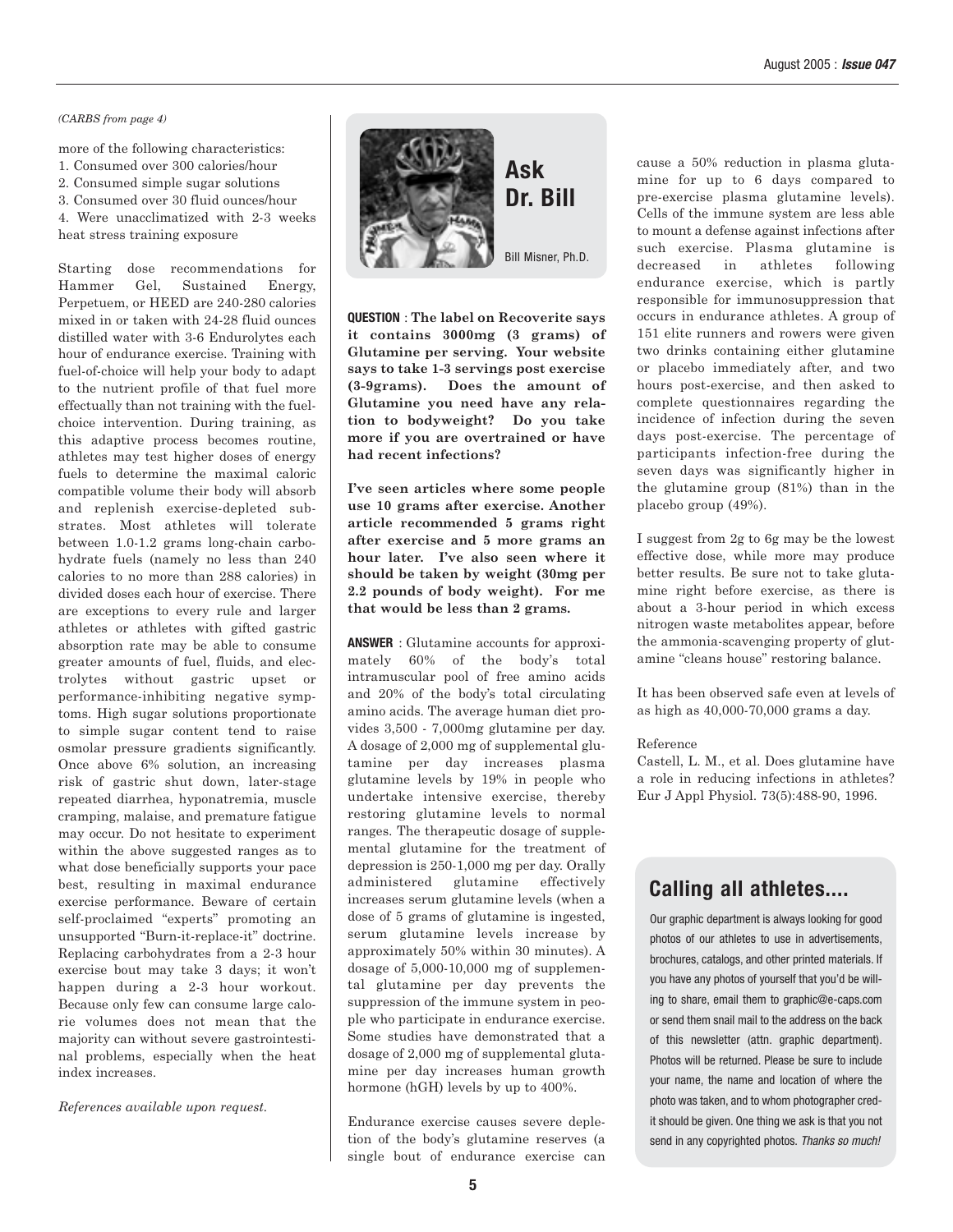## **Fueling :** Replace What You Can Assimilate, Not What You Lose *Bill Misner, Ph.D.*

This is a suggested comparison showing "approximated" upper values for what is lost during prolonged endurance exercise to what can be successfully absorbed, replaced, routed into the energy cycle for the bulk of the fit, acclimatized endurance athletes. This material was extracted from the following literature:

1-Noakes T.D. Lore of Running. Leisure Press. Champaign Illinois. Pages 768-770 29 published and unpublished papers cited on fuels, fluids, electrolyte issues during endurance exercise. (This is cited due to the length that 29 references would take in this reply.)

2-Moodley D. et al., Exogenous carbohydrate oxidation during prolonged exercise. The effect of carbohydrate type and solution concentration.

Unpublished manuscript in #1 above.

3-Sweat Composition in Exercise and Heat. Verde T, Shephard RJ, Corey P, Moore R, 1982 J Appl Phys 53(6) 1541-1542.

4-Sweating: Its composition and effects on body fluids. Costill DL, 1977 & 1982., Annals of the New York Academy of Sciences, 301, p.162.

5-American Dietetics Association Position Statement

6-Amercian College of Sports Medicine Position Statement

The approximate values are estimated for fit acclimatized subjects: *(see table 1).*

Both fluid volume and sodium are controlled to a degree by pathways between the human brain and internal organs precisely monitored and moderated by kidney and hormone signals initiated from the brain causing re-circulation when levels are detected low. This accounts for variation and range differences between individual athletes. Calorie oxidation rate and gastric absorption rate typically allow for no more than 300 calories per hour to be consumed by an athlete with successful energy transfer with positive quality and quantity gastric absorption results. Adding over this amount typically induces indigested calories in the gut, which contribute to no calories crossing intestinal linings without osmolar solute assistance from the gastrointestinal tract or oral dose correction.

The human body has so many survival safeguards by which it regulates living one more minute, that when we try too hard to fulfill all its needs we interfere doing more harm than good. If I replace 100% fuels lost at 700-900 calories per hour, I bloat, vomit, present diarrhea, and finish the event walking or DNF at an aid station. If I replace all the fluids lost all at once, I end up in the emergency tent with an IV for dilutional hyponatremia. If I replace all the sodium my body loses at the rate of 2 g/hour, I end up with swollen

hands, eyes, ankles, feet, and noticeably labored exercise, or hypernatremiainduced bonking.

Based on position papers from ADA and ACSM, sweat composition studies by Shephard, Noakes, Costill, et al., the following replacement values we have observed for the majority of fit acclimatized endurance athletes (+/-5%): *(see table 2).*

We have been publishing this for a number of years. For many athletes cramping, vomiting, gastric distress, diarrhea, and systemic malaise result when the attempt to replace all the fluids, fuels, and electrolyte (especially sodium) at the rate they were lost. Some who listen to our plea to use less, when they correct intakes to lower absorption property levels, their specific problem ends and performance improves dramatically. However, there are people who can complete events on high intake of fluid, fuel, and electrolyte, but unfortunately the majority cannot or they would do better with less.

It is curious to me that 1 elite athlete whose huge intake of this or that fuel, fluid, or electrolyte should publish or recommend that dose for millions others whose basal state metabolism cannot possibly absorb and return to the energy cycle at an unproven rate. There are few exceptions to these reported reference ranges.

| TABLE 1          |                  | TABLE 2                             |              |                   |
|------------------|------------------|-------------------------------------|--------------|-------------------|
| <b>SUBSTANCE</b> | <b>RATE LOSS</b> | <b>P.O.</b> (Gastric Emptying Rate) | <b>UNIT</b>  | <b>REPLACED %</b> |
| Fluids           | $(1-3$ liters)   | 17-28 fluid oz.                     | <b>FUEL</b>  | $30-40%$          |
| Sodium           | $2000$ mg/hr     | $500-700$ mg/hr                     | <b>FLUID</b> | 20-33%            |
| Fuel (Carb Cal)  | 700-900 Cal/hr   | $240-280$ Cal/hr                    | SODIUM       | 20-35%            |

*(WELCOME from page 1)*

fueling for endurance. Most of the experts that write for the various endurance magazines, and most of the other companies selling endurance fuels, focus on how much you are losing and suggest that you should come as close as you can to replacing all that you lose. This is complete rubbish and there is no science whatsoever to support it!

While it may be of passing interest to

know that we can lose 2 liters of fluids, 2 + grams of sodium and burn 700=900 calories per hour, this knowledge is absolutely useless in trying to devise a fueling strategy for your multi hour event. It only serves to confuse and distract you from the real goal which is to replace as much as your body can effectively assimilate without slowing you down or causing unwanted side effects. This issue contains a number of articles that elaborate on this point, as does our Endurance Athlete's guide to success and several more articles in the knowledge section of our web site. Follow the "replace what you can assimilate" theory for fueling success and avoid a lot of unnecessary pain and suffering.

Enjoy the rest of the issue, enjoy life,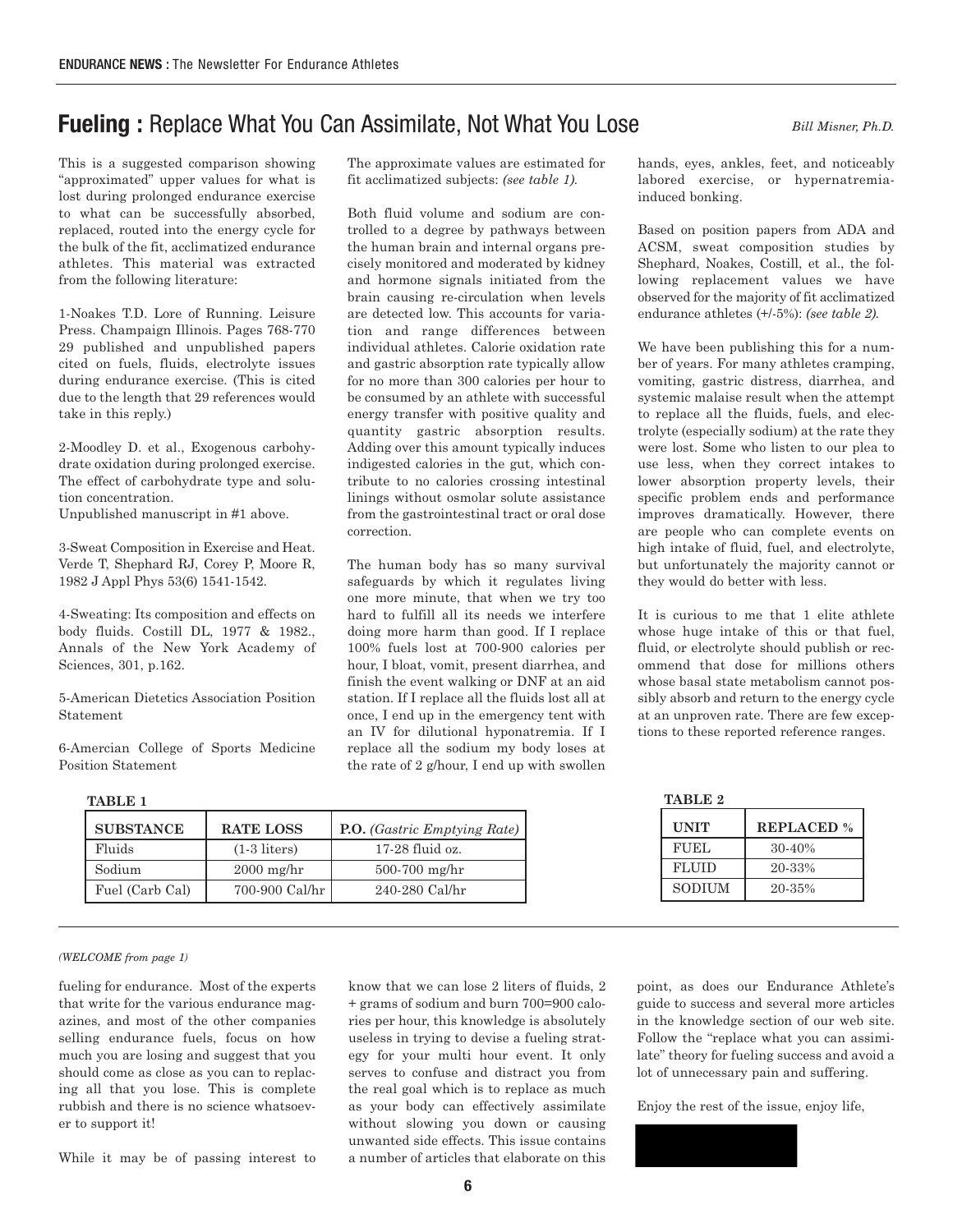## **Nate's Corner :** Life's Lessons Learned

We learn lessons all the time as we walk through life. Some of the lessons are quick and easy, and get filed away for future reference. For example, once you touch a red-hot stove top, you're not likely to do it ever again. Other lessons, ones that seem more profound or have the ability to impact the way we live, seem to be the ones we embrace tightly at the time but then the lessons fade over time.

I wonder if the line of demarcation is that lessons learned that directly affect us versus affecting others allow certain lessons to stick better. If I touch the hot stove I will be burning MY hand. Who's going to keep touching the hot stove? But if you see someone else burn his hand on that hot stove, at first you might think, "I'm never doing THAT!" But, over time, maybe curiosity gets the better of you and you touch it. After all, the impact of the initial lesson was not direct - you didn't feel the pain of your friend touching the hot stove.

Life's got a lot of valuable lessons to teach us. About everything. I urge you to not wait until you experience them firsthand in order to derive value from them. Trust that training too hard, too often and without a structured plan leads to overtraining and diminished performance. Trust that you need to tell those close to you that you love them every time you see them. Trust that planning for the future is great and necessary, but live for today and not tomorrow. Trust that not getting enough sleep adversely affects your performance in both training and racing. And the list goes on and on and on. . .

If you're doing something today that you know is less than advantageous to your wellness, then don't wait for the negative effects to hit you before you plot a new course. Make the change now. "Well, I'm smoking but I don't have terminal cancer yet. . ." OK, that might be a little extreme for this audience, but it illustrates my point.

I thought I pretty much had it all figured out up until about 2 weeks ago. It took that tragedy to force me to realize I really don't have too much figured out. I'm not going to let that "little lesson" slide by the wayside.

Make the most of every day. Prioritize what's really, REALLY important to you and give your time and attention to the top priorities first. Smile. Laugh. Have fun.

*Steve's Note: Nate wrote this shortly after the tragic death of his close friend Scott Kornfield. Though this is a bit out of context in regards to this issue's "theme" it is nevertheless appropriate; the message is timeless, actually, and well worth reading and holding on to. After the sudden death of my friend and fellow Race Across America competitor Bob Breedlove in this year's RAAM, I thought even more appropriate to include these heartfelt words of Nate's in this issue.* 

## **Catalogs Galore :** Sharing Is Caring

Some of you who tend to order often (thanks, we love you) have commented about the over abundance of catalogs that you are accumulating as a result. Some have suggested that we send them only one catalog per year so as not to waste resources. If this were possible, we'd be glad to offer it to those of you who are totally organized and keep a file of our catalogs and literature.

However, our technological limitations do not allow us to selectively drop clients from certain mailings, like catalogs following orders, and not others. We certainly are not suggesting that you reduce your order frequency, like I said, we love that. What we are suggesting is that you couple these extra catalogs with a referral brochure and hand them out to your training buddies, slower competition, friends and even family members. This way the catalogs get "recycled", it will help you to earn more free product and turn more athletes onto our healthy products! That's a win-winwin deal. Ah, it's a beautiful thing.

## **Endurance News Goes Electronic :** Inbox Or Mailbox, It's Your Choice

It only took us 12 years, but I am pleased to announce that we are now offering Endurance News as an HTML e-mail newsletter. Co-produced by our talented graphic artist Angela Nock and web wizard Mandy Hallos, you can be sure that your electronic version will be just as readable as our printed version.

If you are wondering why you should sign up to receive Endurance News electronically, let me give you a couple of compelling reasons. The first is consistency. You may have noticed that even though we publish quarterly, sometimes you get one and sometimes you don't. This is because the size of our client base has become so large that we can only mail to those of you who have ordered within the past four months. We used to go back an entire year, but due to ever escalating printing and postage costs and the aforementioned size of our mailing list, we've had to cut back.

Of course we wouldn't mind if you made a point of ordering every 120 days or so, but we don't expect you to just so you can receive every issue of Endurance News, especially with an increasing number of you buying our Hammer products from your local retailer. So, you can be sure to get all the news in every issue by subscribing to the e-version. If you prefer to read on paper instead of the computer screen, each issue will have a "printer friendly" button that will allow you to print out your copy to read and pass along to friends.

The second reason is our desire to conserve natural resources in all that we do. 15,000 issues at 12 to 16 pages each means a lot of paper, and that means a lot of trees. If even 50% of you sign up to receive EN electronically, we'll be able to save a lot of trees.

Of course, we save money when we send an issue electronically instead of mailing a paper copy to you, but really, this is not our primary motivation. All savings will go right back into improving the publication and circulation. We can reach clients who are more than four months out from their last order, increase the content of each issue, and possibly increase from four to six issues per year.

Lastly, let me assure you that by subscribing to Endurance News in HTML e-mail form, you are not agreeing to let us spam you daily with junk mail or sell your address to a third party. We take your in-box very seriously and we'll put Endurance News in it only if you subscribe. Go to www.e-caps.com today and enter your email address into the field on the left. You'll be signed up for Endurance News online.

As you can see, there are several good reasons to subscribe, and I can't think of any not to. Do it today; you'll be glad you did.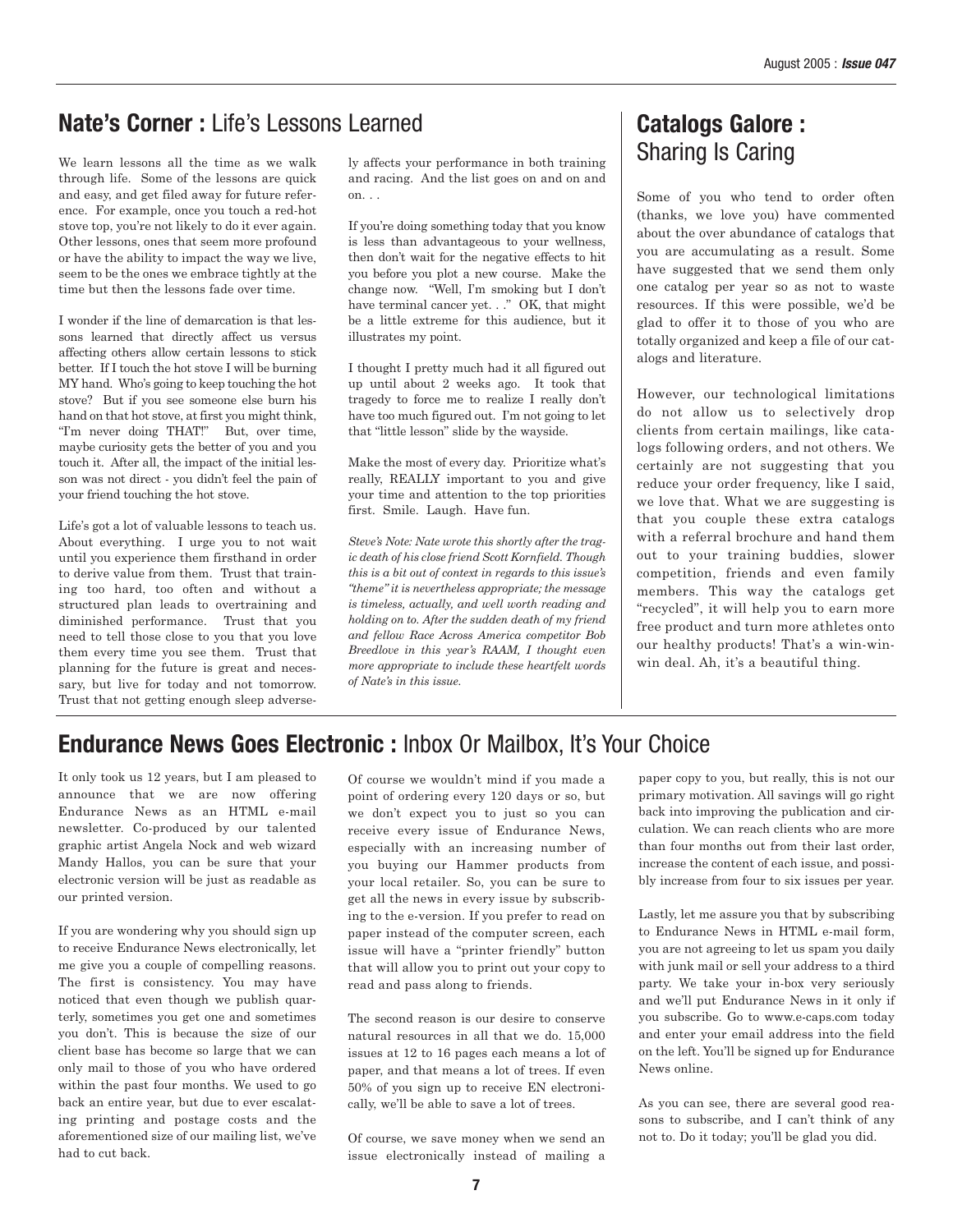## **Sugar and Cancer**

It puzzles me why the simple concept "sugar feeds cancer" can be so dramatically overlooked as part of a comprehensive cancer treatment plan. Of the 4 million cancer patients being treated in America today, hardly any are offered any scientifically guided nutrition therapy beyond being told to "just eat good foods." Most patients I work with arrive with a complete lack of nutritional advice. I believe many cancer patients would have a major improvement in their outcome if they controlled the supply of cancer's preferred fuel, glucose.

By slowing the cancer's growth, patients allow their immune systems and medical debulking therapies -- chemotherapy, radiation and surgery to reduce the bulk of the tumor mass -- to catch up to the disease. Controlling one's blood-glucose levels through diet, supplements, exercise, meditation and prescription drugs when necessary can be one of the most crucial components to a cancer recovery program.

The sound bite -- sugar feeds cancer -- is simple. The explanation is a little more complex. The 1931 Nobel laureate in medicine, German Otto Warburg, Ph.D., first discovered that cancer cells have a fundamentally different energy metabolism compared to healthy cells. The crux of his Nobel thesis was that malignant tumors frequently exhibit an increase in anaerobic glycolysis -- a process whereby glucose is used as a fuel by cancer cells with lactic acid as an anaerobic byproduct -- compared to normal tissues. The large amount of lactic acid produced by this fermentation of glucose from cancer cells is then transported to the liver. This conversion of glucose to lactate generates a lower, more acidic pH in cancerous tissues as well as overall physical fatigue from lactic acid buildup. Thus, larger tumors tend to exhibit a more acidic pH.This inefficient pathway for energy metabolism yields only 2 moles of adenosine triphosphate (ATP) energy per mole of glucose, compared to 38 moles of ATP in the complete aerobic oxidation of glucose. By extracting only about 5 percent (2 vs. 38 moles of ATP) of the available energy in the food supply and the body's calorie stores, the cancer is "wasting" energy, and the patient becomes tired and undernourished. This vicious cycle increases body wasting. It is one reason why 40 percent of cancer

patients die from malnutrition, or cachexia. Hence, cancer therapies should encompass regulating blood-glucose levels via diet, supplements, non-oral solutions for cachectic patients who lose their appetite, medication, exercise, gradual weight loss and stress reduction. Professional guidance and patient selfdiscipline are crucial at this point in the cancer process. The quest is not to eliminate sugars or carbohydrates from the diet but rather to control blood glucose within a narrow range to help starve the cancer and bolster immune function.

The glycemic index is a measure of how a given food affects blood-glucose levels, with each food assigned a numbered rating. The lower the rating, the slower the digestion and absorption process, which provides a healthier, more gradual infusion of sugars into the bloodstream.Conversely, a high rating means blood-glucose levels are increased quickly, which stimulates the pancreas to secrete insulin to drop blood-sugar levels. This rapid fluctuation of blood-sugar levels is unhealthy because of the stress it places on the body.

#### **Sugar in the Body and Diet**

Sugar is a generic term used to identify simple carbohydrates, which includes monosaccharides such as FRUCTOSE, GLUCOSE & GALACTOSE; and disaccharides such as maltose and sucrose (white table sugar). Think of these sugars as different-shaped bricks in a wall. When fructose is the primary monosaccharide brick in the wall, the glycemic index registers as healthier, since this simple sugar is slowly absorbed in the gut, then converted to glucose in the liver. This makes for "timerelease foods," which offer a more gradual rise and fall in blood-glucose levels.

If glucose is the primary monosaccharide brick in the wall, the glycemic index will be higher and less healthy for the individual. As the brick wall is torn apart in digestion, the glucose is pumped across the intestinal wall directly into the bloodstream, rapidly raising blood-glucose levels. In other words, there is a "window of efficacy" for glucose in the blood: levels too low make one feel lethargic and can create clinical hypoglycemia; levels too high start creating the rippling effect of *Dr. Joseph Mercola*

diabetic health problems.

The 1997 American Diabetes Association blood-glucose standards consider 126 mg glucose/dL blood or greater to be diabetic; 111 to 125 mg/dL is impaired glucose tolerance and less than 110 mg/dL is considered normal. Meanwhile, the Paleolithic diet of our ancestors, which consisted of lean meats, vegetables and small amounts of whole grains, nuts, seeds and fruits, is estimated to have generated blood glucose levels between 60 and 90 mg/dL. Obviously, today's high-sugar diets are having unhealthy effects as far as bloodsugar is concerned. Excess blood glucose may initiate yeast overgrowth, blood vessel deterioration, heart disease and other health conditions. Understanding and using the glycemic index is an important aspect of diet modification for cancer patients. However, there is also evidence that sugars may feed cancer more efficiently than starches (comprised of long chains of simple sugars), making the index slightly misleading. A study of rats fed diets with equal calories from sugars and starches, for example, found the animals on the high-sugar diet developed more cases of breast cancer.

The glycemic index is a useful tool in guiding the cancer patient toward a healthier diet, but it is not infallible. By using the glycemic index alone, one could be led to thinking a cup of white sugar is healthier than a baked potato.This is because the glycemic index rating of a sugary food may be lowerthan that of a starchy food. To be safe, I recommend less fruit, more vegetables, and little to no refined sugars in the diet of cancer patients.

#### **What the Literature Says**

A mouse model of human breast cancer demonstrated that tumors are sensitive to blood-glucose levels. Sixty-eight mice were injected with an aggressive strain of breast cancer, then fed diets to induce either high blood-sugar (hyperglycemia), normoglycemia or low blood-sugar (hypoglycemia). There was a dose-dependent response in which the lower the blood glucose, the greater the survival rate. After 70 days, 8 of 24 hyperglycemic mice survived compared to 16 of 24 normoglycemic and 19 of 20 hypoglycemic.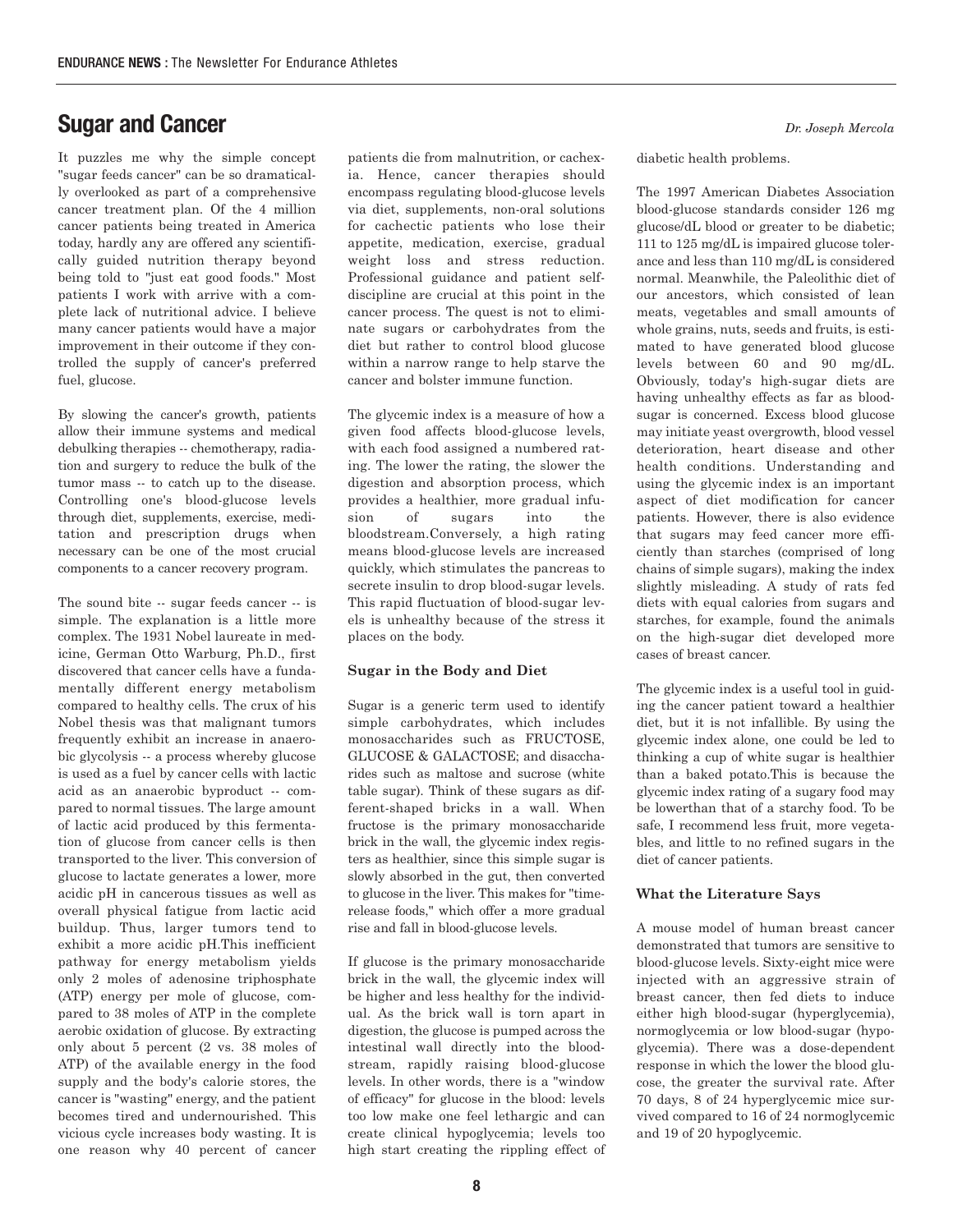This suggests that regulating sugar intake is key to slowing breast tumor growth.

In a human study, 10 healthy people were assessed for fasting blood-glucose levels and the phagocytic index of neutrophils, which measures immune-cell ability to envelop and destroy invaders such as cancer. Eating 100g carbohydrates from glucose, sucrose, honey and orange juice all significantly decreased the capacity of neutrophils to engulf bacteria. Starch did not have this effect. A four-year study at the National Institute of Public Health and Environmental Protection in the Netherlands compared 111 biliary tract cancer patients with 480 controls. Cancer risk associated with the intake of sugars, independent of other energy sources, more than doubled for the cancer patients. Furthermore, an epidemiological study in 21 modern countries that keep track of morbidity and mortality (Europe, North America, Japan and others) revealed that sugar intake is a strong risk factor that contributes to higher breast cancer rates, particularly in older women.Limiting sugar consumption may not be the only line of defense. In fact, an interesting botanical extract from the avocado plant (Persea americana) is showing promise as a new cancer adjunct.

When a purified avocado extract called mannoheptulose was added to a number of tumor cell lines tested in vitro by researchers in the Department of Biochemistry at Oxford University in Britain, they found it inhibited tumor cell glucose uptake by 25 to 75 percent, and it inhibited the enzyme glucokinase responsible for glycolysis. It also inhibited the growth rate of the cultured tumor cell lines. The same researchers gave lab animals a 1.7 mg/g body weight dose of mannoheptulose for five days; it reduced tumors by 65 to 79 percent. Based on these studies, there is good reason to believe that avocado extract could help cancer patients by limiting glucose to the tumor cells. Since cancer cells derive most of their energy from anaerobic glycolysis, Joseph Gold, M.D., director of the Syracuse (N.Y.) Cancer Research Institute and former U.S. Air Force research physician, surmised that a chemical called hydrazine sulfate, used in rocket fuel, could inhibit the excessive gluconeogenesis (making sugar from amino acids) that occurs in cachectic cancer patients.

Gold's work demonstrated hydrazine sulfate's ability to slow and reverse cachexia in advanced cancer patients. A placebocontrolled trial followed 101 cancer patients taking either 6 mg hydrazine sulfate three times/day or placebo. After one month, 83 percent of hydrazine sulfate patients increased their weight, compared to 53 percent on placebo. A similar study by the same principal researchers, partly funded by the National Cancer Institute in Bethesda, Md., followed 65 patients. Those who took hydrazine sulfate and were in good physical condition before the study began lived an average of 17 weeks longer. The medical establishment may be missing the connection between sugar and its role in tumorigenesis. Consider the million-dollar positive emission tomography device, or PET scan, regarded as one of the ultimate cancer-detection tools. PET scans use radioactively labeled glucose to detect sugar-hungry tumor cells. PET scans are used to plot the progress of cancer patients and to assess whether present protocols are effective.

In Europe, the "sugar feeds cancer" concept is so well accepted that oncologists, or cancer doctors, use the Systemic Cancer MultistepTherapy (SCMT) protocol. Conceived by Manfred von Ardenne in Germany in 1965, SCMT entails injecting patients with glucose to increase blood-glucose concentrations. This lowers pH values in cancer tissues via lactic acid formation. In turn, this intensifies the thermal sensitivity of the malignant tumors and also induces rapid growth of the cancer. Patients are then given whole-body hyperthermia (42 C core temperature) to further stress the cancer cells, followed by chemotherapy or radiation. SCMT was tested on 103 patients with metastasized cancer or recurrent primary tumors in a clinical phase-I study at the Von Ardenne Institute of Applied Medical Research in Dresden, Germany. Five-year survival rates in SCMT-treated patients increased by 25 to 50 percent, and the complete rate of tumor regression increased by 30 to 50 percent. The protocol induces rapid growth of the cancer, then treats the tumor with toxic therapies for a dramatic improvement in outcome.

growth and metastasis of cancer cells can enhance many therapies. Some of these include diets designed with the glycemic index in mind to regulate increases in blood glucose,hence selectively starving the cancer cells; low-glucose TPN solutions; avocado extract to inhibit glucose uptake in cancer cells; hydrazine sulfate to inhibit gluconeogenesis in cancer cells; and SCMT.

A female patient in her 50s, with lung cancer, came to our clinic, having been given a death sentence by her Florida oncologist. She was cooperative and understood the connection between nutrition and cancer. She changed her diet considerably, leaving out 90 percent of the sugar she used to eat. She found that wheat bread and oat cereal now had their own wild sweetness, even without added sugar. With appropriately restrained medical therapy -- including high-dose radiation targeted to tumor sites and fractionated chemotherapy, a technique that distributes the normal one large weekly chemo dose into a 60-hour infusion lasting days -- a good attitude and an optimal nutrition program which included Sam's formula nine times/day, she beat her terminal lung cancer. I saw her last month, five years later and still disease-free, probably looking better than the doctor who told her there was no hope.

#### **Dr. Mercola's Comment:**

Nearly all of us are addicted to sugar. There is not one single food item that is generally more damaging to health. The problem is that most of us are addicted to it. The Hellers in their book, Carbohydrate Addicts, discuss the evidence supporting this link. I do not agree with their one hour reward meal, but otherwise the book helps one understand the depth of this problem.

#### **Related Articles:**

#### **Dangers of Sugar** @:

http://www.mercola.com/article/sugar/dan gers\_of\_sugar.htm

**Killer Sugar! Suicide With A Spoon** @: http://www.mercola.com/2000/jan/9/killer\_ sugar\_suicide%20\_with\_a\_spoon\_sugar\_d angers.htm©Copyright

The irrefutable role of glucose in the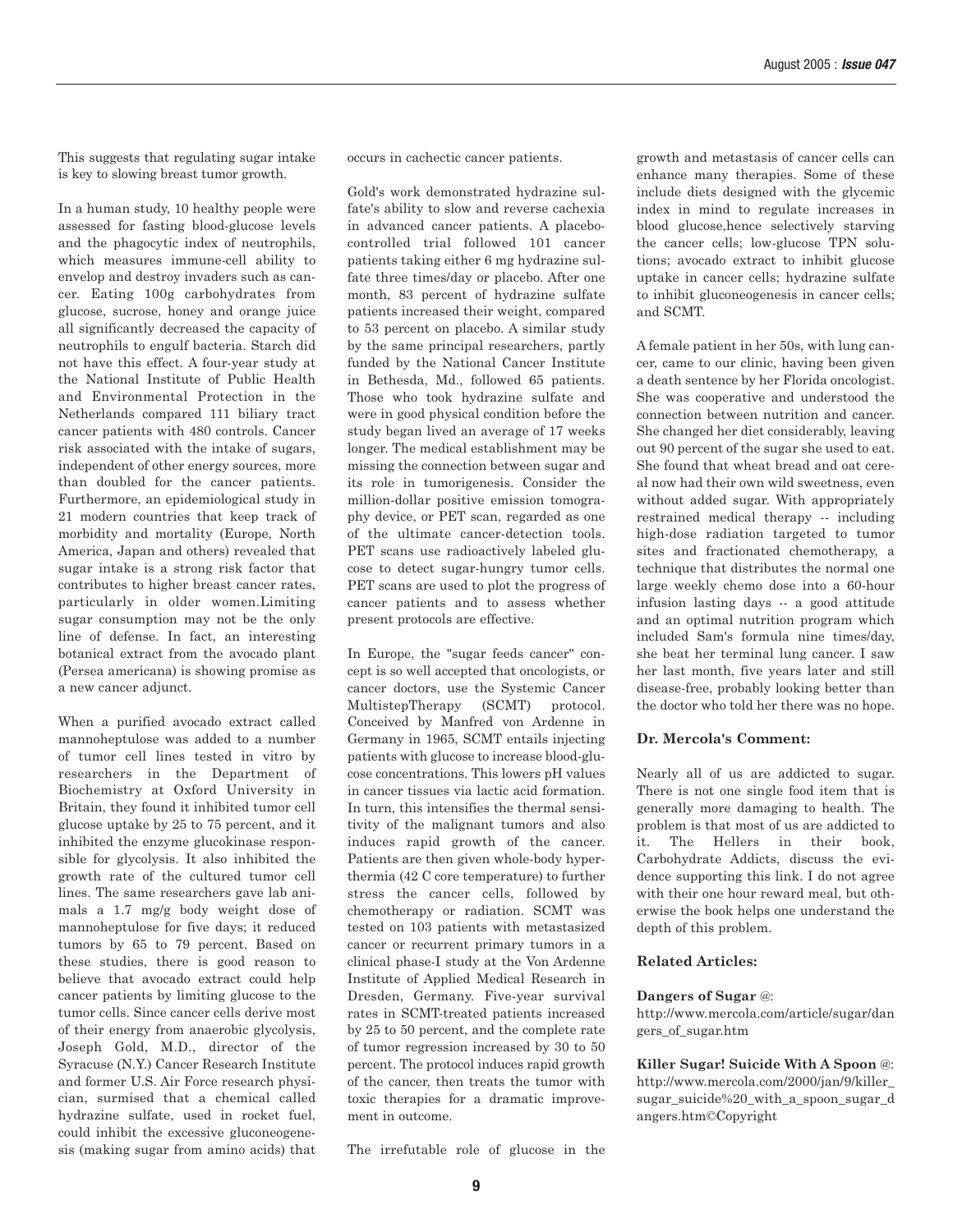## **Fructose (corn syrup) :** No Answer For A Sweetener

The consumption of fructose (corn syrup) has risen considerably in the general population within recent years. In 1980 the average person ate 39 pounds of fructose and 84 pounds of sucrose. In 1994 the average person ate 66 pounds of sucrose and 83 pounds of fructose. This 149 pounds is approximately 19% of the average person's diet.

This increase is due to several factors. There was a decreased use of cane and beet sugar (sucrose) in processed foods and a widespread use of corn syrup due to economics. Corn is much cheaper and twice as sweet as table sugar. It is absorbed only 40% as quickly as glucose and causes only a modest rise in blood sugar.

A few years ago the medical community revealed that there was good news for diabetics. Many people had previously known that table sugar (sucrose) was not a healthy food for diabetics because it raised their blood sugar levels above normal.

Since diabetics have a hard time maintaining healthy blood sugar levels, doctors counseled diabetics not to eat sugar. The new revelation was that diabetics could eat fructose because fructose did not raise their blood sugar level extremely high. So far so good, but there is more.

Many doctors were recommending fructose instead of glucose. Today fructose is not only being used by some diabetics but it is used for a variety of foods, drinks and confectionery around the world. It is used for candies for diabetics, desserts for weight watchers, drinks for the sportsman and jelly for the health conscious.

The medical community recommended it because of a low increase in glucose in the blood. The scientists did not look at other factors in the body when a person eats sugar. Let´s look at some of these factors now.

**1.** Fructose has no enzymes, vitamins, and minerals and robs the body of its micronutrient treasures in order to assimilate itself for physiological use.

Fructose browns food more readily (Maillard reaction) than with glucose. This may seem like a good idea, but it is not.

The Maillard reaction, a browning reaction, happens with any sugar. With fructose it happens seven times faster with than glucose, results in a decrease in protein quality and a toxicity of protein in the body.

This is due to the loss of amino acid residues and decreased protein digestibility. Maillard products can inhibit the uptake and metabolism of free amino acids and other nutrients such as zinc and some advanced Maillard products have mutagenic and/or carcinogenic properties. The Maillard reactions between proteins and fructose, glucose, and other sugars may play a role in aging and in some clinical complications of diabetes.

**2.** Research showed that in subjects that had healthy glucose tolerance and those that had unhealthy glucose tolerance, fructose caused a general increase in both the total serum cholesterol and in the low density lipoproteins (LDL) in most of the subjects. This puts a person at risk for heart disease.

**3.** Another study showed that the very low-density lipoproteins (VLDL) increased without an apparent change in high-density lipoproteins (HDL). The VLDL and the LDL should be as low as possible and the HDL should be as high as possible.

**4.** There is a significant increase in the concentration of uric acid that is dependent on the amount of fructose digested. After glucose no significant change occurs. An increase in uric acid can be an indicator of heart disease.

**5.** Fructose ingestion in humans results in increases in blood lactic acid, especially in patients with preexisting acidotic conditions such as diabetes, postoperative stress, or uremia. The significance to human health is that extreme elevations cause metabolic acidosis and can result in death.

**6.** Fructose is absorbed primarily in the jejunum and metabolized in the liver. Fructose is converted to fatty acids by the liver at a greater rate than is glucose. When consumed in excess of dietary glucose, the liver cannot convert all of the excess of fructose in the system and it *Nancy Appleton, Ph.D.*

may be malabsorbed. What escapes conversion and being absorbed into the cells may be thrown out in the urine. Diarrhea can be a consequence.

**7.** Fructose interacts with oral contraceptives and elevates insulin levels in women on "the pill."

**8.** Fructose reduced the affinity of insulin for its receptor. This is the first step for glucose to enter a cell and be metabolized. As a result, the body needs to pump out more insulin, to handle the same amount of glucose.

**9.** Fructose consistently produced higher kidney calcium concentrations than did glucose in a study with rats. Fructose generally induced greater urinary concentrations of phosphorus and magnesium and lowered urinary pH compared with glucose.

The balance of minerals in the body is very important for the function of vitamins, enzymes and other body function. When the minerals are out of the right relationship, the body chemistry suffers. The presence of diarrhea might be the cause of decreased absorption of minerals.

**10.** Fructose-fed subjects lose minerals. They had higher fecal excretions of iron and magnesium than did subjects fed sucrose. Apparent iron, magnesium, calcium, and zinc balances tended to be more negative during the fructose feeding period as compared to balances during the sucrose feeding period.

**11.** A study of 25 patients with functional bowel disease showed that pronounced gastrointestinal distress may be provoked by malabsorption of small amounts of fructose.

**12.** Many times fructose and sorbitol are substituted for glucose in parenteral nutrition (intervenious feeding, IV). This can have severe consequences with people with hereditary fructose intolerance, a congenital disorder affecting one in 21,000. A European doctor declared: "Fructose and sorbitol containing infusion fluids have no further place in our hospital pharmacies."

**13.** There is significant evidence that high sucrose diets may alter intracellular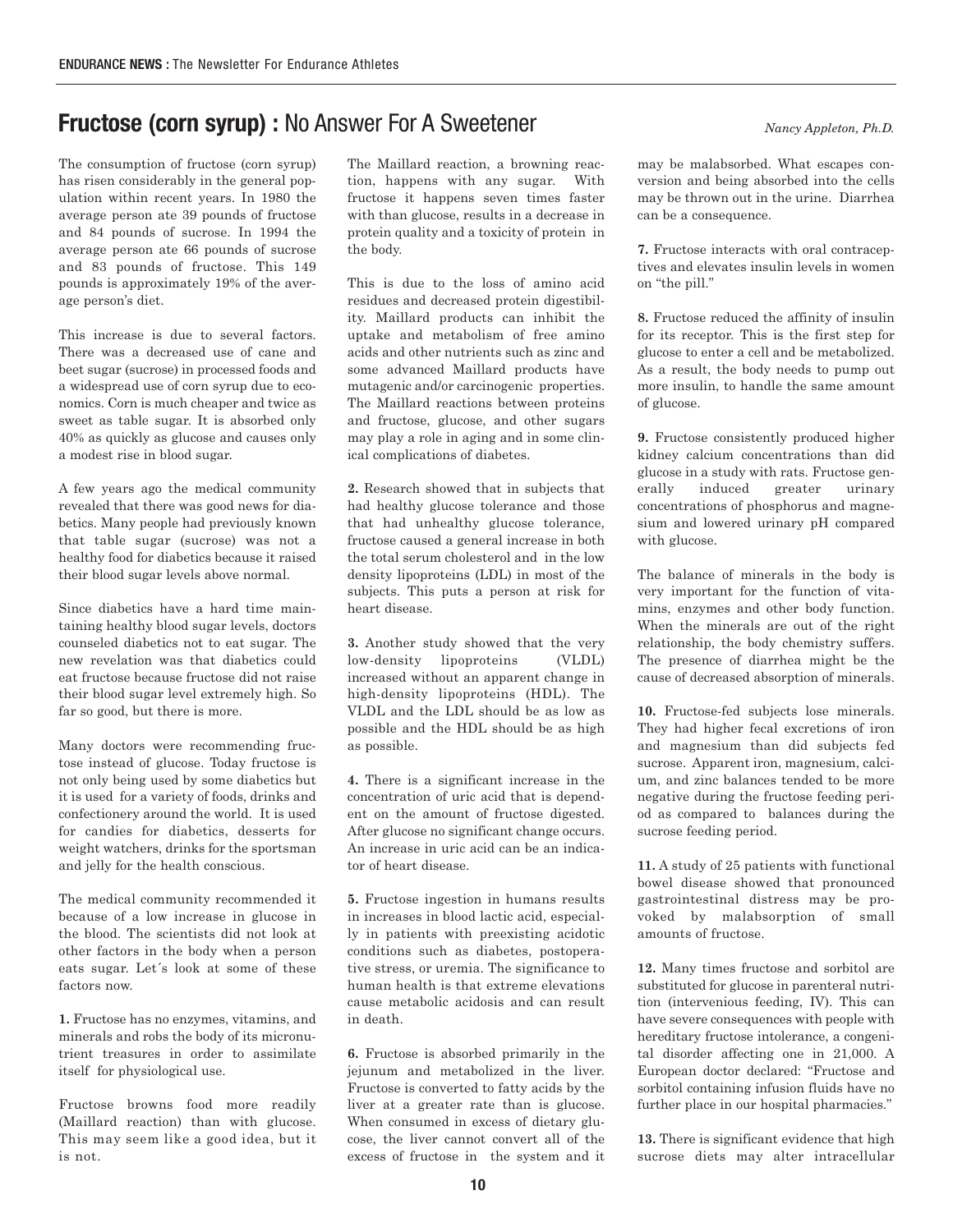metabolism, which in turn facilitates accelerated aging through oxidative damage. Scientists found that the rats given fructose had more undesirable cross-linking changes in the collagen of their skin than in the other groups.

These changes are also thought to be markers for aging. The scientists say that it is the fructose molecule in the sucrose, not the glucose, which plays the larger problem.

**14.** Fructose is not metabolized the same as other sugars. Instead of being converted to glucose which the body uses, it is removed by the liver.

Because it is metabolized by the liver, fructose does not cause the pancreas to release insulin the way it normally does. Fructose converts to fat more than any other sugar. This may be one of the reasons Americans continue to get fatter.

**15.** Fructose raises serum triglycerides significantly. As a left- handed sugar, fructose digestion is very low. For complete internal conversion of fructose into glucose and acetates, it must rob ATP energy stores from the liver.

**16.** Fructose inhibits copper metabolism. A deficiency in copper leads to bone fragility, anemia, defects of the connective tissue, arteries, and bone, infertility, heart arrhythmias, high cholesterol levels, heart attacks, and an inability to control blood sugar levels.

It seems that the magnitude of the deleterious effects varies depending on such factors as age, sex, baseline glucose, insulin, and triglyceride concentrations, the presence of insulin resistance, and the amount of dietary fructose consumed.

Some people are more sensitive to fructose. They include hypertensive, hyperinsulinemic, hypertriglyceridemic, non-insulin dependent diabetic people, people with functional bowel disease and postmenopausal women.

There is a continuing increase in sugar consumption in the United States. We now eat 153 pounds of sugar per person per year.

This increase is mostly in the form of fruc-

tose. From the research presented, it seems that this increase is going to have a negative influence on our health.

Nancy Appleton, Ph.D. is a clinical nutritionist, researcher, lecturer, and author of *Lick the Sugar Habit*, *Healthy Bones*, *Heal Yourself With Natural Foods* and the *Curse Of Louis Pasteur* and her new book *Lick the Sugar Habit Sugar Counter*. For more information on sugars, see: www.NancyAppleton.com

References:

1. Beatrice Trum Hunter, "Confusing Consumers About Sugar Intake," CONSUMERS´ RESEARCH 78, no 1 (January 1995): 14-17.

2. Judith Hallfrisch, "Metabolic Effects of Dietary Fructose," FASEB JOURNAL 4 (June 1990): 2652-2660.

3. H. F. Bunn and P. J. Higgins, "Reaction of Nonosaccharides with Proteins; Possible Evolutionary Significance." SCIENCE 213 (1981): 2222?2244.

4. William L Dills Jr., "Protein Fructosylation: Fructose and the Maillard Reaction," AMERICAN JOURNAL OF CLINICAL NUTRITION 58 (suppl) (1993): 779S-787S.

5. J. Hallfrisch et al., "The Effects of Fructose on Blood Lipid Levels," AMERICAN JOURNAL OF CLINICAL NUTRITION 37, no, 3 (1983): 740-748

6. Claire B. Hollenbeck, "Dietary Fructose Effects on Lipoprotein Metabolism and Risk for Coronary Artery Disease," AMERICAN JOURNAL OF CLINICAL NUTRITION 58 (suppl), (1993): 800S-807S.

7. Hallfrisch, 1990.

8. J. Macdonald, Anne Keyser, and Deborah Pacy, "Some Effects, in Man, of Varying the Load of Glucose, Sucrose, Fructose, or Sorbitol on Various Metabolites in Blood," AMERICAN JOUR-NAL OF CLINICAL NUTRITION 31 (August 1978)): 1305-1311. 9. D. Zakim and R. H. Herman, AFructose Metabolism II,@ AMERICAN JOURNAL OF CLINICAL NUTRITION 21: 315- 319, 1968

10. A. E. Bender and K. B. Damji, "Some Effects of Dietary Sucrose," WORLD REVIEW OF NUTRITION AND DIETETICS 15 (1972): 104-155.

11. Hunter 12. Hunter

13. A. E. Bergstra, A. G. Lemmens, and A. C. Beynens, "Dietary

Fructose vs. Glucose Stimulates Nephrocalcinogenesis in Female Rats," JOURNAL OF NUTRITION 123, no. 7 (July 1993): 1320- 1327.

14. R. Ivaturi and C. Kies, "Mineral Balances in Humans as Affected by Fructose, High Fructose Corn Syrup and Sucrose, PLANT FOODS FOR HUMAN NUTRITION 42, no. 2 (1992): 143-151.

15. J. J. Rumessen and E. Gudmand-Hoyer, "Functional Bowel Disease: Malabsorption and Abdominal Distress After Ingestion of Fructose, Sorbitol, and Fructose-Sorbitol Mixtures," GAS-TROENTEROLOGY 95, no. 3 (September 1988): 694-700.

16. Roger B. Mc Donald, "Influence of Dietary Sucrose on Biological Aging," AMERICAN JOURNAL OF CLINICAL NUTRITION 62 (suppl), (1995): 284s-293s.

17. www.NutritionNewsFocus.com, May 25, 2000.

18. H. Hallfrisch, et al., AThe Effects of Fructose on Blood Lipid Levels,@ AMERICAN JOURNAL OF CLINICAL NUTRITION, 37: 5, 1983, 740-748.

19. Klevay, Leslie, acting director of the U.S. Agriculture Department=s Human Nutrition Research Center, Grand Forks, N.D.

20. Hollenback

- 21. Hallfrisch.
- 22. Hunter

©Dr. Nancy Appleton Ph.D., by permission, courtesy of Dr. Appleton; for more information on sugar see: www.nancyappleton.com

## **Hammer Gel In Germany :**  And 8 Other Countries

Since this newsletter is only mailed to US residents, it may seem odd to be telling you about product offerings in other countries, but we thought you'd like to know what we are up to.

July 1, 2005 marked the launch of Hammer Gel into the German market. We have partnered with Dr. Reinhard Volker, president of Medi-concepts and the former German Compex distributor, to handle the marketing, sales and distribution in his home market. Initially just pouches and jugs will be offered in the four most popular flavors – Raspberry, Apple-Cinnamon, Vanilla and Espresso. As sales volumes increase the other flavors will be added. Initially, the product will be sold consumer direct through the web site and then begin selling in the retail outlets throughout the country. We plan to add modified versions of HEED, Perpetuem and Recoverite in 2006.

Now clients in Germany, Switzerland and Austria can order from www.hammergel.de and have Hammer Gel delivered right to their doorstep. So, if you know athletes in these countries or any of the others listed below, please forward this info along to them.

The new German web site marks the 3rd independent hammer web site now up and running. Besides the new German site, we also have www.hammergel.com.au serving Australia and www.hammergel.co.nz serving New Zealand. Our Canada site will be up in a few days at www.hammernutrition.ca to serve that growing market. The following countries do not have dedicated web sites, but do have distribution: Puerto Rico (sort of another country, sort of not), Costa Rica, Israel, Society Islands (Tahiti), Malaysia and Singapore.

We'll keep you posted as we advance into more and more foreign countries

**COMING SOON!**

We are really close to offering SINGLE-SERVING PACKETS of Perpetuem, Sustained Energy, Recoverite and HEED. Just a few more tweaks here and there and then they're ready. More details soon...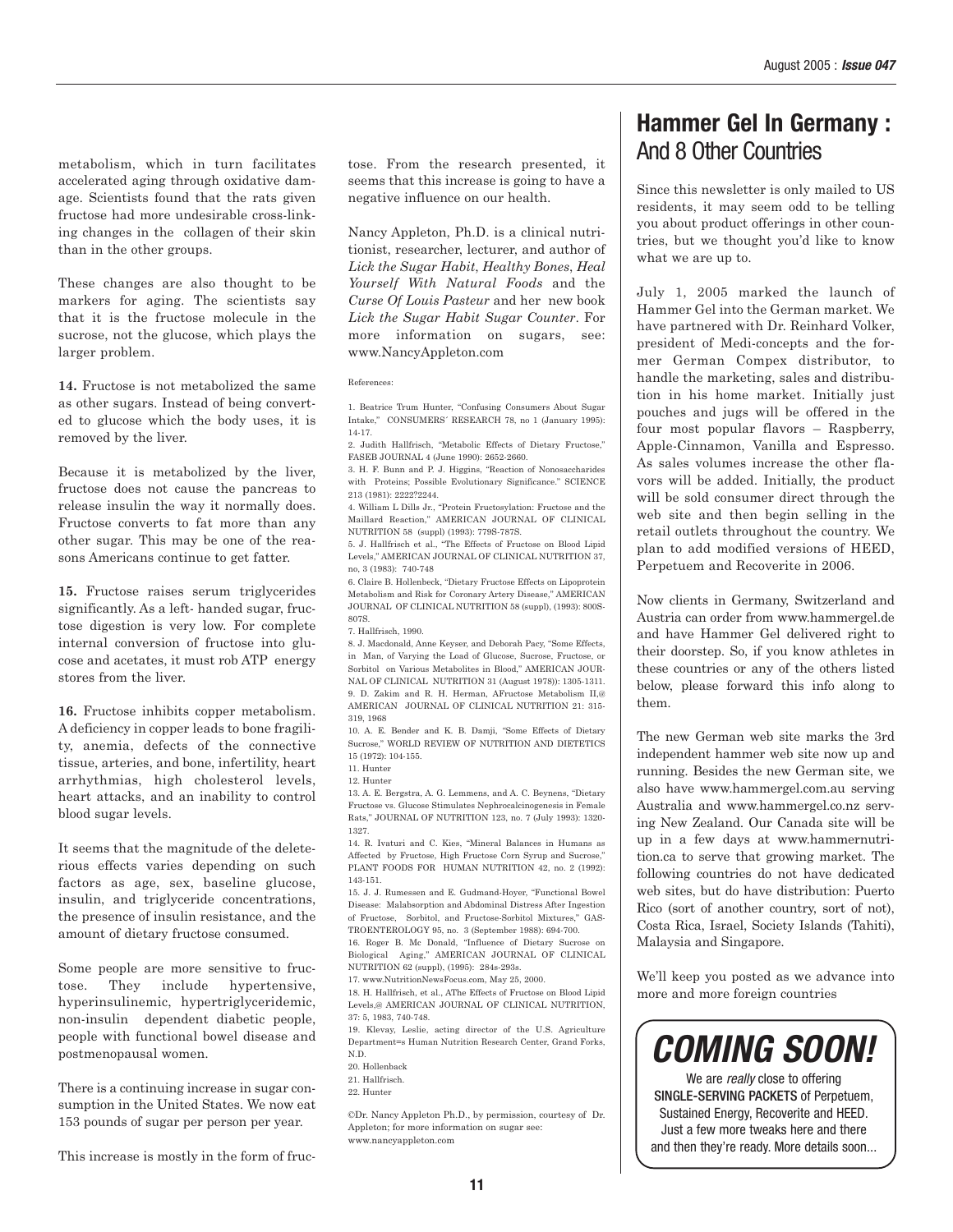

*Endurance News talked with ultra cyclist Kenneth Philbrick just after his victory in 2005 Race Across Oregon, where he set a new course record.*

**Steve: Kenneth, congratulations on your win at this year's Race Across Oregon (RAO), where you finished over three hours ahead of second**

**place and set a new course record of 35:23:23. When you entered the race, did you have any idea that you would do so well?** 

**Kenneth**: I had no idea how well I would do at Race Across Oregon. A number of riders, whom I greatly respect, had told me they thought I could do well, but to me just finishing was going to be an enormous accomplishment. I thought if I did snag a win it would be close. I had envisioned a sprint finish on Timberline and definitely not winning by over three hours.

I had trained and planned to race last year, but after a nearly a year of planning and training an 11th hour knee injury side-

lined me. At the time I was very depressed, but I picked up the pieces, changed my training, and arrived at RAO this year with a burning desire to just smack the hammer down. Going into RAO, the plan was to race perfect. This included everything from training, recovery, fueling, equipment, and building the perfect crew.

I really can't thank my crew, and especially my crew chief and training partner, Ben Larson enough. They executed the race plan flawlessly keeping my off the bike time, including stop signs and lights, to 25 minutes.

#### **S: What changes did you make in your training between 2004 and 2005?**

**K**: In 2004 I'd really enjoyed attending the three-day RAO race camp. Going into 2005, I decided to up the number of camps I attended. At the end of March I attended a week-long PAC Tour camp and then followed it up with both RAO race camps. The great thing with cycling camps is they make it very fun and easy to engage in intense training and up the mileage significantly.

To attempt to increase the quality of my winter/indoor training this past year, I incorporated CompuTrainer training and Power Crank training into my regular roller repertoire. To improve recovery, and avoid the knee issues I'd faced before, I my crew told me that I was still on pace. After Prineville, I completely forgot about it again, and just focused on my single goal of getting to the finish ASAP. In the end, I didn't actually realize that I'd just snagged the record, by 1 min 40 seconds, till a few days after the race.

Before, RAO, I'd talked with just about everyone I could think of from the ultra community, trying to get any advice I could going into RAO. All the advice basically boiled down to one thing: Ride your own race. To that end, over the length of the race, I rode the whole course pacing off a Polar heart rate monitor. I only paid slight attention to my actual speed and time splits. It's all very athlete-specific, but in my case, I never wanted to see a heart rate over 150 BPM.

> **S**: **Describe what the weather was like throughout the race this year.**

**K**: The morning of the start was fairly typical for the Northwest: cool, overcast, etc, but not raining like in 2004. Then, once on the eastern side of the Cascades, the weather changed dramatically, it was sunny, and hot for Oregon, mid 80's, with little to no wind. Saturday night the

Kenneth Phillbrick on his way to setting a new course record at the 2005 Race Across Oregon.

incorporated yoga, regular massage twice a month, and I used a COMPEX unit to further boost recovery. I found the COM-PEX unit to be particularly beneficial at the PAC Tour Desert Camp, where day-today recovery was critical - I was averaging 100 intense miles per day for eight days.

#### **S**: **When did you realize that you were on course record pace?**

**K**: At Time Station 1, I learned that my pace was right on track with previous records and then promptly forgot about the whole record thing as I settled into my own race. After Prineville, Time Station 4, temperature fell quite significantly, dropping down to the mid 30's, and a weather system rolled in bring with it intermittent rain, lightning, and a fairly constant headwind. The closer I got to Mt. Hood on Sunday, the stronger the head wind grew, at one point climbing out of the Warm Springs Indian Reservation between the head wind and the climb the best I could do at max power was a whole 5 mph - the slowest I ever went on the whole course. Climbing Hood, it began to rain intermittently and by the time I reached Timberline Lodge at the finish line it had begun to snow.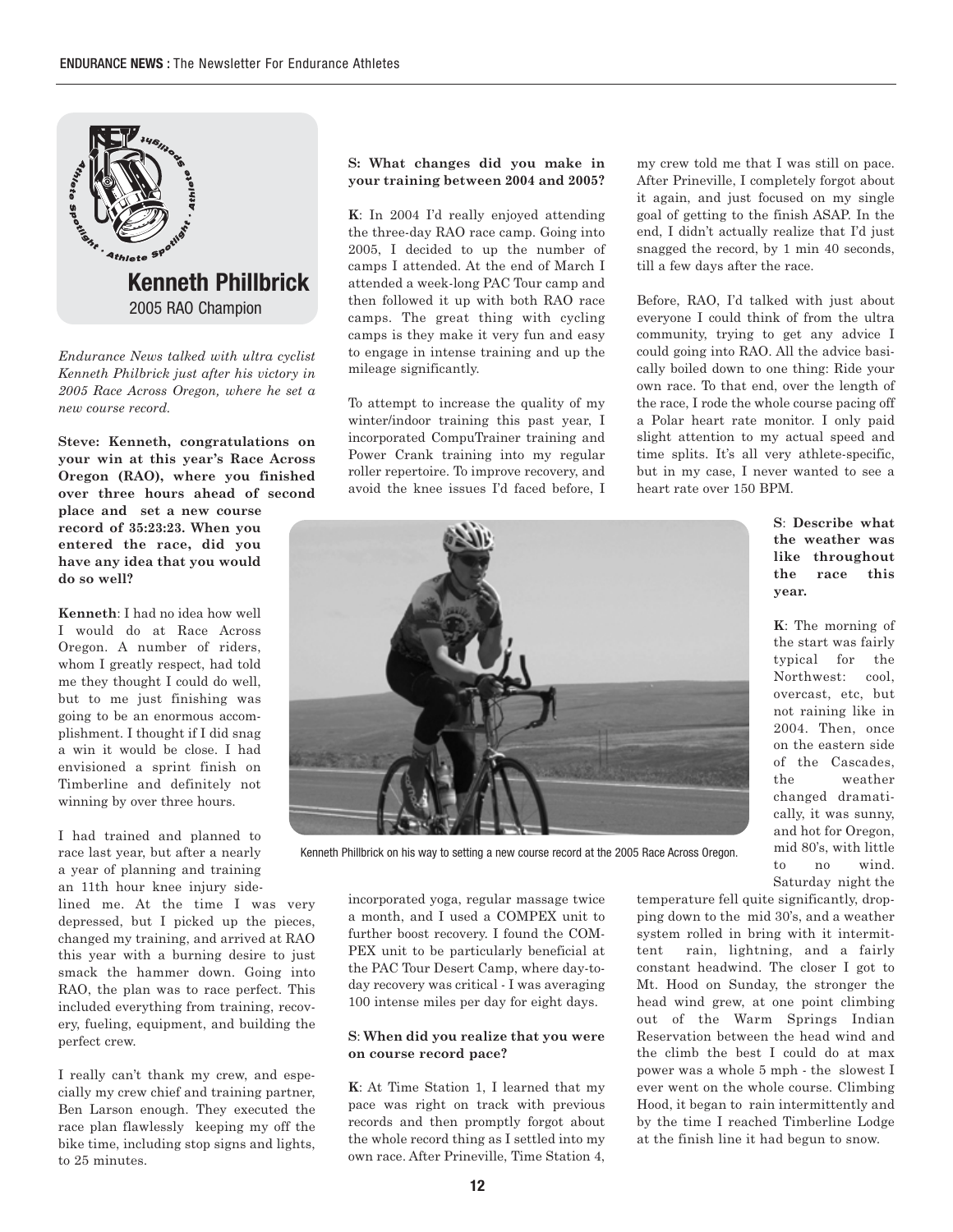**S**: **You were one of only seven solo riders (of 19) to complete the course. What do you think caused so many DNF's this year?** 

**K**: The number of DNF's really surprised

me too. The final 90 miles of the race were just brutal. Bruce Carroll, fellow solo competitor who has raced the course the last three years, thought this year, by far, had the most challenging weather conditions he had seen. Rain was a factor at night but more decisive were the relentless head and cross winds. Given more favorable conditions, I'm sure the number of DNF's wouldn't have been quite so high.

In general DNF's come down to one of three things: mental willpower, preparation and fitness, and lack of proper nutrition and supplementation. The extreme hot/cold temperature variation made tools like Endurolytes quite

critical. At one of the camps, I learned a real trick with the Endurolytes, if you get behind on your supplementation, chew one up. It's quite gross, but it really works fast. I strongly believe to avoid stomach difficulties it's critical to train to fuel, just as one trains to ride.

#### **S**: **If I remember correctly, you've been using a variety of E-CAPS products in your training and during RAO. What did your supplement program for RAO look like?**

**K**: All winter long I incorporated the same fuels and supplements I planned on using at RAO. For recovery, I've been using Hammer Whey religiously. While training down at PAC Tour Desert Camp I experimented with Recoverite. Leading up to RAO, to maximize the benefit of my training and get every possible edge, I pre-loaded with Race Day Boost for the four days prior to the event. Then at RAO in the morning I started with my morning supplement pack (3 fish oil, 1 packet Premium Insurance Caps, 1 baby aspirin, 3 Race Caps Supreme, 3 Mito-R, 4 Anti-Fatigue, 4 Tissue Rejuvenator). Before the race I'd made up packets for each hour using the Hammer pill zip lock bags. For even hours I took 1 Race Cap Supreme, 1 Mito-R, 1 Anti-Fatigue, and 1 Tissue Rejuvenator. On odd hours I took everything in the even pill bag and added 1 one Super AO pill. In addition

to the nutritional supplementation, I supplemented with Endurolytes, running 3 - 6 an hour, varying with the heat.

#### **S**: **How about your fueling?**

**K**: During the race, I ran almost exclusively on liquid, running ~400 calories an hour. For fuel, I used: Perpetuem, Sustained Energy, Hammer Gel, and some other non-Hammer nutrition shakes. The only caffeine I took for

Wearing the champions crown.

the entire race was the little caffeine I ingested around 6AM on Sunday via my espresso Hammer Gel. Sustained Energy was a real savior for me.During a few parts of the course I found it very difficult to continue to eat any fat. The no-fat profile in Sustained wasn't something we had planned on using, but it became a critical component in my race nutrition.

#### **S**: **What were the high points for you during the race? What sections of the race route were your favorites?**

**K**: I really felt quite good over most of the race; an especially high point for me was racing down HWY 97 from Terrebonne to Madras. My crew had just left, to stop for gas and crew related duties, and I had just learned I was a little over an hour up. I had some back pain, and it mysteriously all vanished, even with a fairly strong 90 degree side wind I cooked along at round 30 mph before turning into to the wind and descending down into the Indian reservation. I learned after the race, that on this section, I caused my crew a slight scare, as they thought they had lost me as I was much, much farther down the road then they had expected me to be.

#### **S**: **Any low points?**

**K**: Yes, about 40 miles out from the finish, I came down with a respiratory infection. Climbing up Hood, breathing became harder and harder. I got quite severe pains in my side. Through all this, I kept thinking both about how good I would feel at the top, and the ultra cycling motto, don't stop for something that will clear up in a week or two. The respiratory infection was more than just painful. It was very, very frustrating. My legs felt relatively good, but without air, I couldn't quite deliver the power I wanted to the pedals.

#### **S**: **What advice would you give someone interested in doing an ultra distance event, such as RAO, for the first time?**

**K**: If at all possible pre-ride the course! Race Across Oregon holds three and four day camps one month out from the actual race. In 2004 I rode the three-day, then in 2005 I rode both camps. The importance of previewing the course isn't as much about logging miles which can be done anywhere, but rather about becoming intimately familiar with the climbs, turns etc. If you know where you are on a given climb they don't feel nearly as long and if you know the route you can anticipate every turn and never lose time getting off track.

#### **S**: **So what's next for you race-wise? Any thoughts of RAAM in 2006?**

**K**: On the 9th of July, in less then a month, my crew chief from RAO, Ben Larson and I are going to be racing the two-person format at the Fireweed 400 in Alaska. The plan for 2006 is to race as a two-person relay at RAAM. Ultra distance racing is evolutionary - races build on each other. Racing the two-person format in 2006 will help me build towards my ultimate goal of racing solo RAAM in 2007 or 2008.

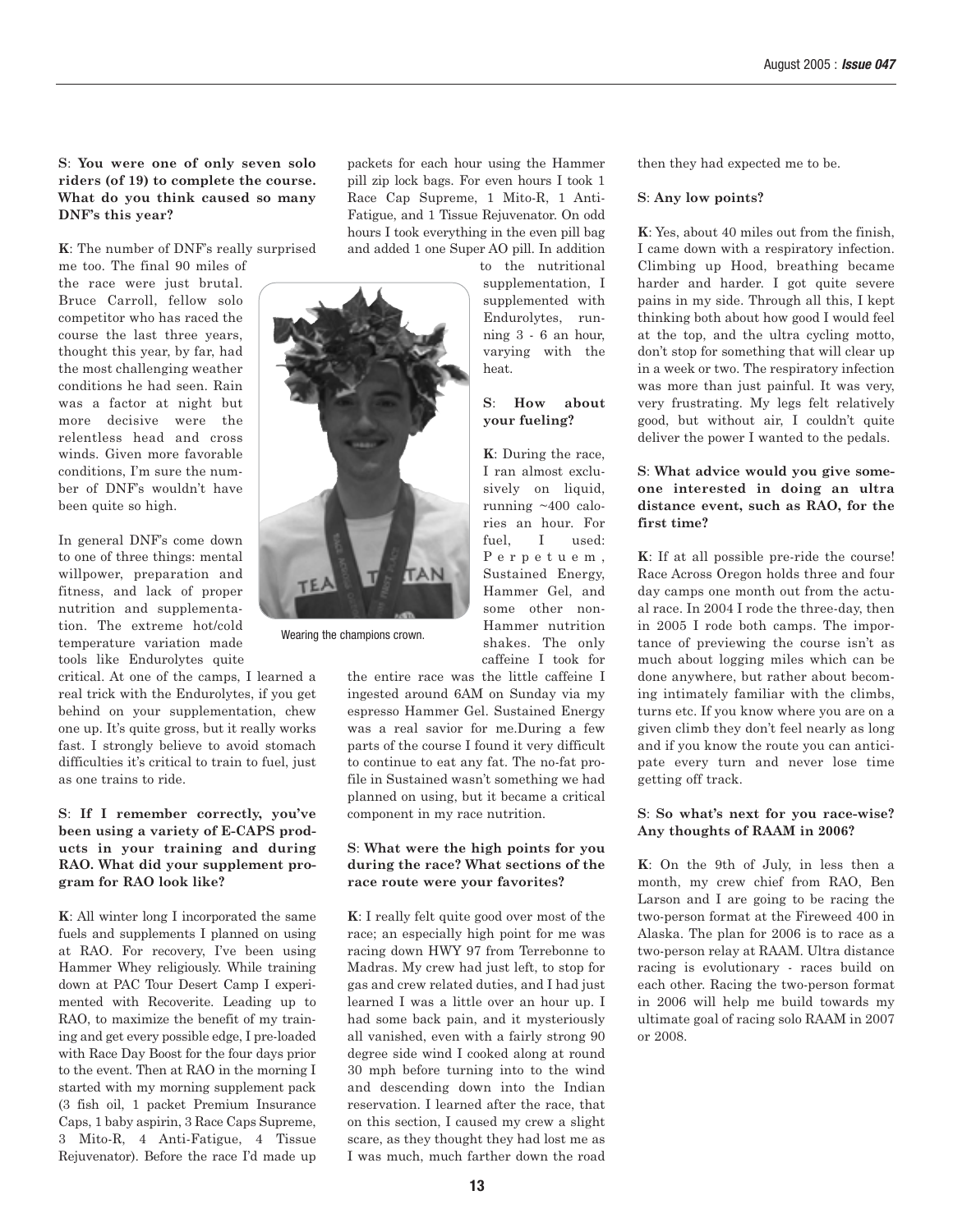

Steve Born : Senior Technical Advisor

Welcome to the mid-summer edition of Endurance News!

I'm writing this column "between events," as I've just returned from the start of this year's Race Across America in San Diego and I've already packed my bags for the Pacific Crest Triathlon/Weekend Sports Festival in Sunriver, Oregon. It's been a busy year for us at Hammer Nutrition events-wise, as well as for me personally, with more traveling than in previous years. It's been great going to all these events and there are still more to come. My upcoming schedule includes:

**Muncie Endurathon -**  July 15-17 - Muncie, Indiana **Spirit of Racine Triathlon -**  July 22-24 - Racine, Wisconsin **USAT National Age Group Championships -**  August 12-13 - Kansas City, Missouri

Sometimes the travel gets to me, but the enjoyment of athlete interaction, especially with our clients, always overshadows the frequent unpleasantries of the "flying experience." If you're entered in any of the above events, please come by the Hammer Nutrition booth and say hi.

#### **Less Is More**

*"The human body has so many survival safeguards by which it regulates living one more minute, that when we try too hard to fulfill all its needs we interfere doing more harm than good." - Dr. Bill Misner - 4/25/05*

Dr. Bill always comes up with these great quotes and this one is my new "mantra" for impressing upon athletes the necessity of replenishing fuel (fluids, calories, and electrolytes) in amounts that support and enhance normal body functions. I based much of my article, "15 Simple Ways to Improve Your Athletic Performance Right Now" (available in the Knowledge section of

## **From The Saddle Of Steve Born: It's Race Season!**

the E-CAPS website) on this quote. Also, check out Dr. Bill's article, "Replacing What You Lose or What You Can Assimilate" in this issue. After seeing how my performances have improved over the years (oh man, you should have seen me in RAAM '88... I have no idea how I made it across after fueling so incorrectly) and after seeing how many athletes have also improved (check out the testimonial at the end from Ironman Tim Britt), I am convinced that fueling under the "replace only what you can assimilate" protocol is the way to go.

#### **Races, Races, and More Races**

We are affiliated with a lot of great races and I have the pleasure of working with so many great race directors. Here are just some of the many event organizations we're enthused to be associated with:

**American Sports Events** www.americansportsevents.com *Shaun Deane* **Set-Up, Inc** www.set-upinc.com *Bill Scott, Jeremey Davis, Greg Hawkins* **Fiske Independent Race Management** www.firm-racing.com *Bill Fiske, Wendy Fiske-Truhanovitch* **HFP Racing** www.hfpracing.com *Shannon Kurek, Scott Erdman* **Racing Underground** www.racingunderground.com *Darrin Eisman* **Piranha Sports, LLC** www.piranha-sports.com *Neil Semmel* **BBSC Endurance Sports** www.bbscendurancesports.com *Brogg Sterrett* **Cutting Edge Events** www.cuttingedgeevents.net *Rebecca Koester* **Ultramax Events** www.ultramaxtri.com *Mark and Amy Livesay* **3 Disciplines Racing**  www.3disciplines.com *Kenneth Krell*  **Sommer Sports** www.sommersports.com *Fred Sommer* **Multirace.com** www.multirace.com *Robert Childers* **Team Magic** www.team-magic.com *Faye Yates, Therese Bynum*

www.ultrarunner.net *Robert Mathis* **Mountain Man Events** www.mountainmanevents.com *Eddie Carlin*

There are, of course, many other events we sponsor and this is but a portion of the ones we're associated with. If you're competing in anything that has "endurance" in the name, there's a pretty good chance that we're sponsoring the event. Still, if you know of an event that we should sponsor but currently aren't, please have the race director email me (born@e-caps.com) with the race information. We are mainly interested in sponsoring the following types of races:

**Ultra running** - Trail running races in the 25k/m - 100k/m range **Cycling** - Road races, double centuries, ultra distance races **Mountain Biking** - Cross country, 12-24 hour races **Adventure Racing** - All distances **Duathlons/Triathlons** - All distances

I hope that you're having a great summer and that your racing season is going well. Thanks for being such an important part of our company!

Sincerely - Steve Born

*I am writing to say thank you for producing "The Endurance Athlete's Guide to Success." I have done triathlon for 2 years progressing from sprint to my first Ironman in Arizona this last weekend. During every event leading to last weekend I experienced every problem you outlined in the book.*

*I was told by a friend to use Perpetuem and Sustained Energy for fuel during the event. I ordered the supplements and received the guidebook. I read the book and followed the plan from cover to cover. The results were staggering. I am not saying I went fast, but I had no physical problems. I mixed the bottles at a 300 plus calorie mixture per hour, along with a Hammer Gel flask which were not computed into the calorie count. I took the Endurolytes every hour, the Hammer Gel every 45 minutes and the mixture every 15 minutes.*

*I took NOTHING from the aid stations for the whole event, except water. I packed the PB&J in my special needs bag and that is where it stayed. The amazing thing was that I came out of the water 1503, off the bike at 1504 and finished at 1329. I saw all of the pitfalls from the 175 athletes that I passed on the run.*

*Thank you, Tim Britt.*

**Ultrarunner.net**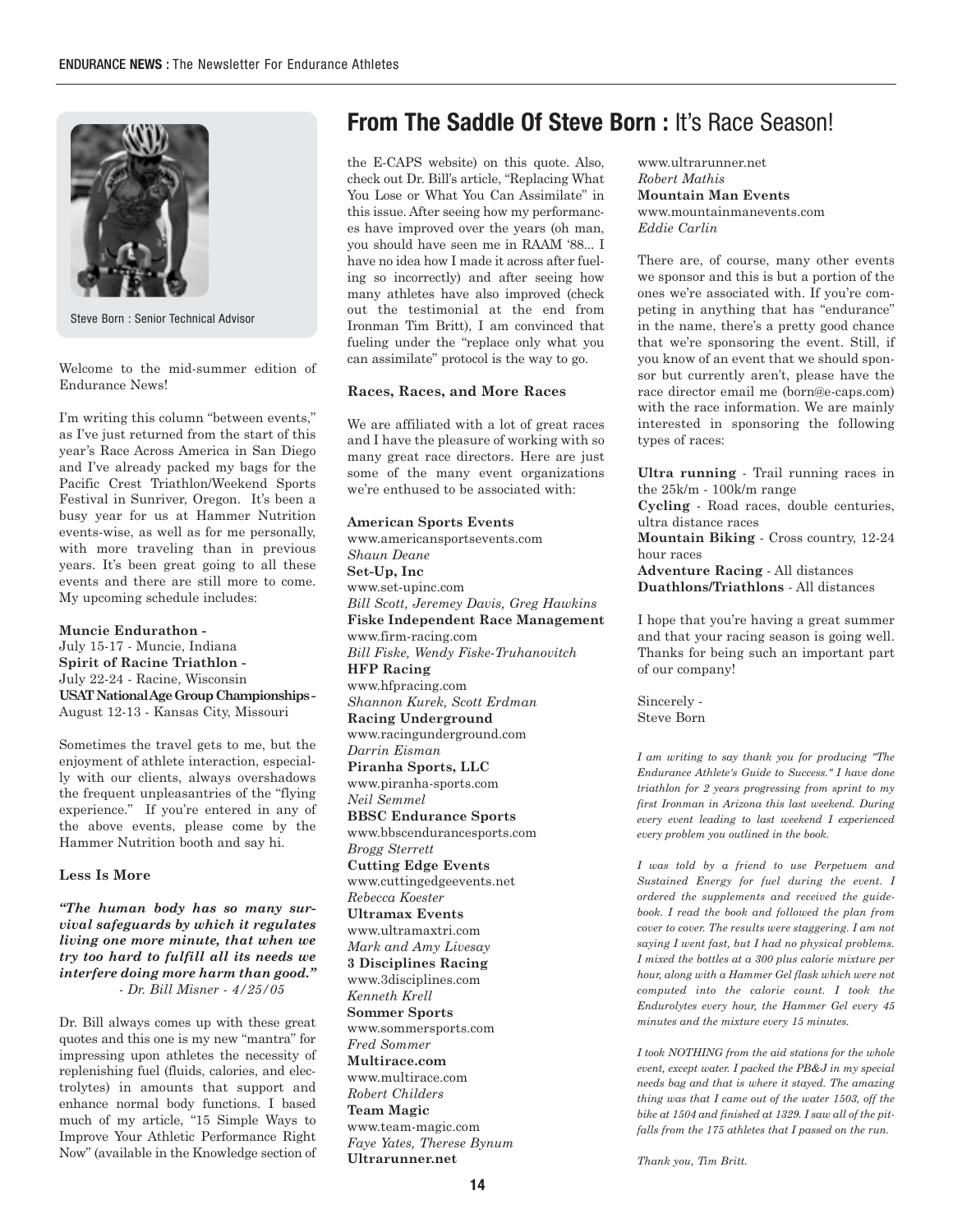## **Read This! :** 15 Simple Ways To Improve Your Athletic Perfomance Right Now

*Steve Born*

One of the newest pieces you'll find on the Hammer Nutrition website is 15 Simple Ways to Improve Your Athletic Performance Right Now. Along with The Endurance Athlete's Guide To Success, this article will help take the guesswork out of fueling your body prior to, during, and after exercise.

I based many of the suggestions in this article on my new favorite Dr. Bill quote:

"The human body has so many survival safeguards by which it regulates living one more minute, that when we try too hard to fulfill all its needs we interfere, doing more harm than good. If I replace all the fuels I lose at the rate of 700-900 calories per hour, I bloat, vomit, present diarrhea, and finish the event walking or at an aid station. If I replace all the fluids lost all at once, I end up in the emergency tent with an IV for dilutional hyponatremia. If I replace all the sodium my body loses at the rate of 2 g/hour, I end up with swollen hands, eyes, ankles, feet, and noticeably labored exercise, or hypernatremia-induced bonking."

Wow, those are some dire consequences! However, no athlete needs to suffer in such ways, especially you, our customers. Follow these 15 simple steps and you'll not only avoid the race-ruiners that Dr. Bill mentions, but you'll be on the way to your best training and competition performance. I've listed the 15 tips below; you can read a full-length article for each when you go to the Knowledge section of our website.

**1.** Keep fluid intake during exercise between 20-28 ounces per hour.

**2.** Restrict caloric intake to 300 cal/hr during exercise.

**3.** Avoid simple sugars in your fuels; use complex carbohydrates only.

**4.** Exercise over two hours requires protein, too.

**5.** Use soy, not whey, during exercise.

**6.** Use liquid fuels as your main energy source, even during prolonged training and races.

**7.** Remember to replenish electrolytes during exercise.

**8.** Don't rely on salt tablets to fulfill electrolyte requirements.

**9.** Don't use any new supplement or fuel, or supplement/fueling protocol, in a race without having first tested it in training.

**10.** Be flexible with your fuel consumption during a race, keeping in mind that what may have worked in training may not be appropriate under race conditions.

**11.** Replenish your body with carbohydrates and protein as soon as possible after each exercise session.

**12.** Don't overeat the night before the race in the hopes of "carbo loading."

**13.** Finish a pre-race meal at least three hours prior to the start of the race.

**14.** Don't sacrifice sleep to eat a pre-race meal.

**15.** Consume appropriate amounts of high quality food for your pre-race meal.

# **Take Your Training & Racing To The Next Level**

With the Compex Sport you can dramatically improve muscle recovery, improve muscle elasticity, increase strength and endurance, develop explosive strength and have a better and faster warm-up.

Don't let this season pass you by. Take your training and racing to the next level with the Compex Sport EMS. Each unit comes complete with 1

#### **REAL ATHLETES : REAL RESULTS**

I started using the Strength program in December 2004. I measured my quads and glutes about 3 weeks after I started the program and then measured them again recently. I have gained 2 inches around my quads and 1 1/2 inches around my glutes! In my late 20's I lifted weights for 2 straight seasons and I never saw muscle development like this. I am 43 now and I would have never expected better development than when I was in my 20's. It is proof to me that the Compex does exactly what it claims to do. I feel I have tremendous strength at the moment and I'm sure my racing will improve this season because of this. - Joe Arnone, Cyclist



**1.800.336.1977 www.e-caps.com/compex Call or go online today!**

**Sport \$899**

 $\Box$   $\Box$  Swiss Technology

## Programs:

Potentiation Endurance Resistance Strength Explosive Strength Active Recovery

set of 2" x 2" electrodes, 1 set of 2" x 4" electrodes, leadwires, user manual, training planner CD, the electrode placement booklet, battery charger, and a carrying case.

Backed by a 30-day satisfaction guarantee.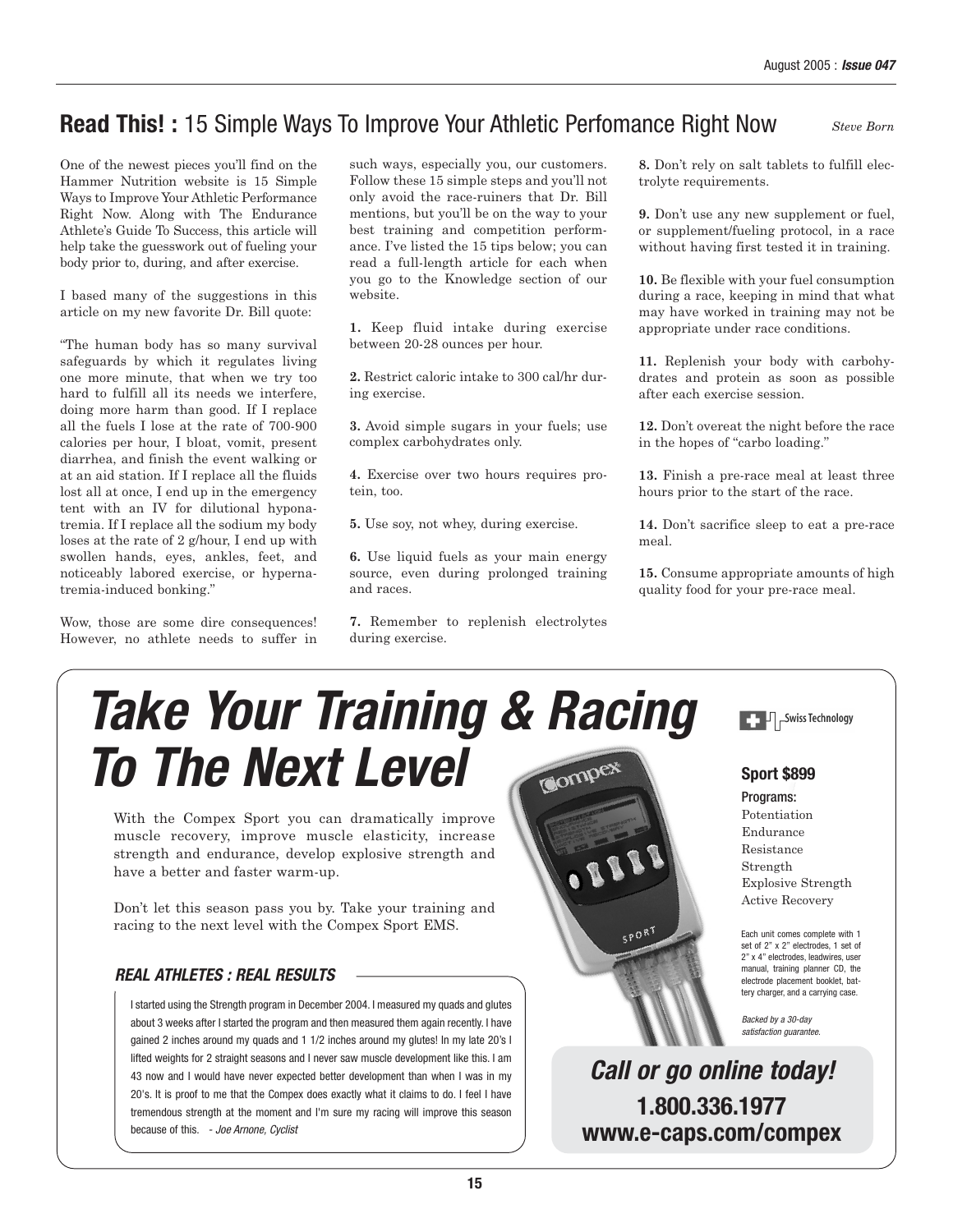## **Artificial Colors :** What's The Big Deal?

So, the FDAsays it's okay, what's the problem?

What's the big deal? Colors Certified by the US Food and Drug Administration are derived from petroleum, acetone or coal tars!

You think it's just a little bit here and there. Artificial colorings can be found in everything as wholesome as yogurt to, of course, candy. Petroleum and Tar do not qualify as something you could label as food at all. And, every little bit adds up. See what colors are in your foods and you decide how much tar and petroleum is okay to ingest.

There are studies that suggest artificial color have an affect on our children's behavior and of course, they can have an affect on our health and how our bodies function. Some people are allergic to some artificial colors. And other studies link tumors to certain colors. How do you keep it all straight and avoid the wrong colors? Best to just skip the artificial colors since data on tumors or carcinogenic side-effects don't come out until it's too late.

Unsafe colors in personal care products add health risks to our lives every day. Some contain impurities like lead acetate, toxic to the nervous system. Some commonly-used colors and dyes are allergens, irritants, and some are known carcinogens.

At a minimum, avoid the following artificial colors:

> **Greens** D&C Green 5 FD&C Green 3

**Oranges** D&C Orange 17

**Blues** FD&C Blue 1

**Yellows** FD&C Yellow 5 FD&C Yellow 6

**Reds** FD&C Red 3 FD&C Red 9 D&C Red 19 D&C Red 33 FD&C Red 4 FD&C Red 40

You don't want to live in black and white? There are many natural colors that are plant based, like beets, that can bring reds, purples, yellows and greens back into your life. Of course, the color won't stain your child's hands as I've

seen so many birthday cakes do (and can't even imagine what it's doing to their insides!) and you won't find anything neon, but it does offer an aesthetic appeal in a safer format.

*Authored by Annie Hope Malka & reprinted with permission of Delicious Organics at www.deliciousorganics.com*

> Many fruits and vegetables come in a variety of colors! Purple mashed potatoes make for some conversation at the dinner table! So does Purple Cauliflower! Ever had a purple soup with these two mixed together!?! Eat your blues, reds, purples, greens, whites, yellows and oranges naturally!

#### *Resources:*

- Red40.org
- Dr. Weil on Artificial Colorings
- CHEC Lists Limit Your Child's Intake of Food Additives
- U.S. Food and Drug Administration, Center for Food Safety & Applied Nutrition, Color Additives

*© Copyright 2004 Delicious Organics, Inc All Rights Reserved. This content may be copied in full, with copyright, contact, creation and information intact, with specific permission. This copyright applies to all information written in the* **www.deliciousorganics.com** *web site.*

# **Improve The Way You Train And Race!**

Compex technology helps athletes excel and achieve their dreams by enhancing athletic performance, physical fitness, and post workout recovery beyond what is achievable through conventional training alone.

#### **REAL ATHLETES : REAL RESULTS**

COMPEX is part of my training effort and has been paying huge dividends. I am able to target sore muscles with the Active Recovery mode and the next day I feel great! - Robert Kelly : Triathlete





#### **Fitness Trainer \$499**

Programs: Endurance Resistance Active Recovery

Each unit comes complete with 1 set of 2" x 2" electrodes, 1 set of 2" x 4" electrodes, leadwires, user manual, training planner CD, the electrode placement booklet, battery charger, .<br>and a carrving case.

Backed by a 30-day satisfaction guarantee

**Call or go online today! 1.800.336.1977 : www.e-caps.com/compex**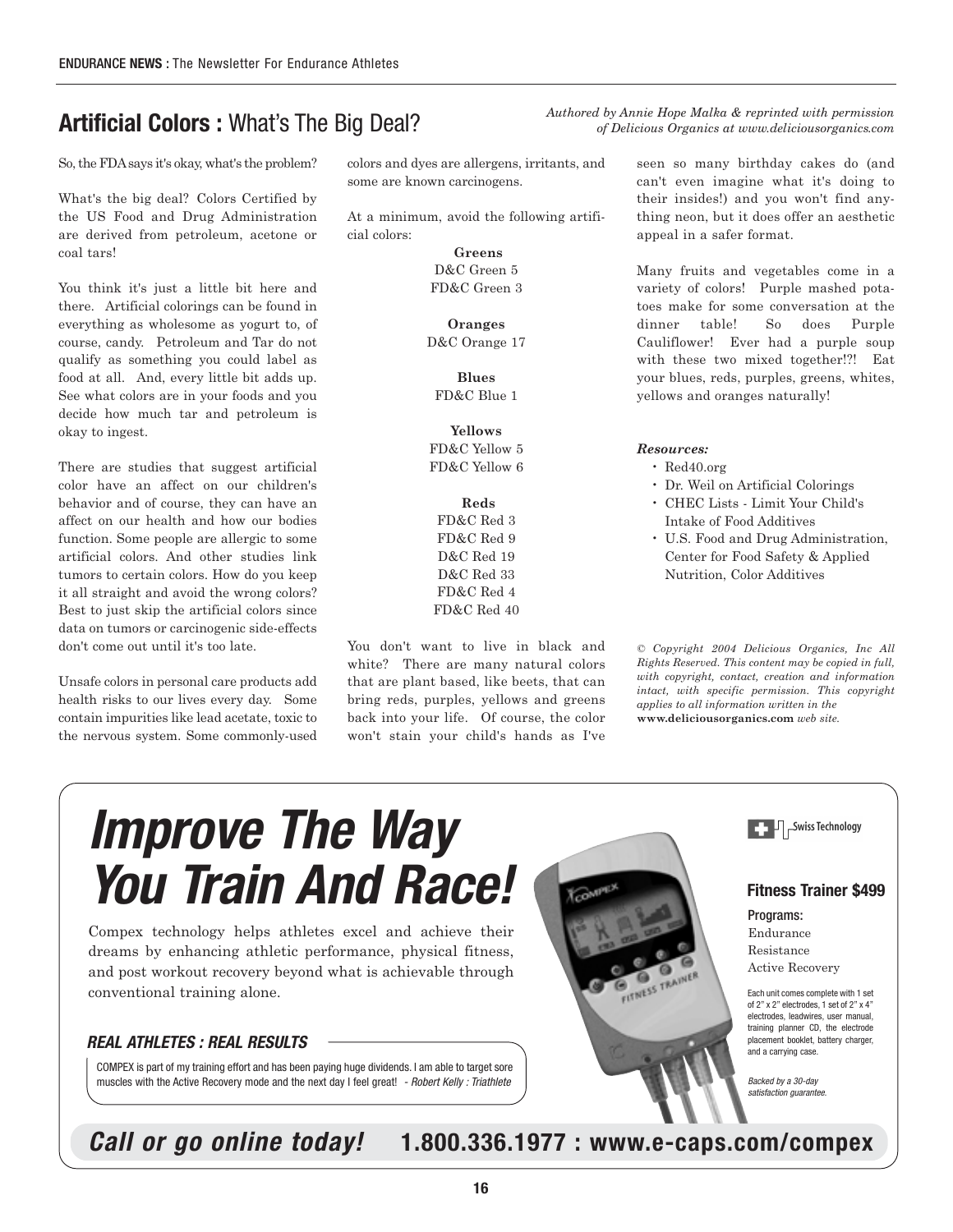*Bill Misner, Ph.D.*

### **Fuel Replacement Variation**

When athletes come to us complaining about suffering dehydration, muscle cramping, gastric stress, bloating, diarrhea, vomiting, or general malaise while using our products or our products in combination with others, we make every effort to help them adjust fluids, electrolytes, or fuel dose selection so that their results will improve, and that the symptoms suffered are resolved. Over the past 8-9 years, I cannot recall having failed to resolve a problem reported, though we had to adjust the dose advice by trial and error methodology.

A survey of fluids, fuels, and electrolytes protocols vary remarkably among endurance athletes.

Here are some of the variations we have observed:

**1. ELECTROLYTES:** The female winner of a past Leadville 100 mile ultramarathon run won the event by over an hour (beat most of the men) on 1 Endurolyte per hour). Her electrolyte profile (blood labs) taken before the event were remarkably the same after the event. One triathlete consumes regularly up to 8 Endurolytes per hour in his Ironman events. At 6 Endurolytes per hour, he cramps or presents with gastric upset.

**2. FLUIDS:** Fluid intake varies considerably between 12-40 fluid ounces per hour.

**3. CALORIES:** Calorie intake varies considerably from 200-700 calories per hour.

**4. DOSE RELATED TO POSITIVE PERFORMANCE:** Of the athletes who report success with no performanceinhibiting problems, the following characteristics occur with remarkable consistency:

• Body weight at finish is decreased between 2-3%.

• Fluid intake is under 30 fluid ounces/hour.

• Electrolyte intake is between 3-6 Endurolytes/hour with 4 Endurolytes/hour being the most often reported successful dose.

• Calorie intake is at or under 300 calories/hour, though those using HEED report regular success using less 150-200 cal/hour.

**5. DOSE RELATED TO INHIBITED PERFORMANCE:** Of the athletes who present performance-inhibiting symptoms, the following characteristics present:

• Fluid intake is nearly always over 30 fluid ounces/hour

• Body weight at finish is hyperhydrated with weight gain from +1-2% dehydrated over -3%. (-2% body weight loss reflects the water loss when glycogen stores are metabolized=over 2% weight loss or weight gain leads to hyponatremia problems)

• Calorie excess using too much simple sugared fuels which raises osmolality in the gut, forcing the body to pull electrolytes out of an already electrolyte depleted system causing stomach shut down.

• The high sodium American diet for example makes those who consume that menu predisposed to taking a higher sodium electrolyte during an event than the low sodium purist. Sodium as you know drives thirst and thirst drives drinking until excess results.

• Sweat composition studies performed by Shephard, Noakes, Costill, Moody, etc., who show in a variety of stress exercise forms, that an acclimatized fit athlete loses 50% of the electrolytes and fluids as an unacclimatized, not fit athlete. Training duration/intensity preparations that are event-specific literally cut in half the athlete's electrolyte and fluids requirements in an endurance event. A common report from ultra marathon runners who suffer cramps, sour stomach, malaise, hyponatremia in the last half of their ultra can be related to not having trained high enough total weekly mileage or not having completed at least 1 training run at 50-60% of the ultradistance using the same fluids-fuels-electrolytes dose. Then, in the event, they either:

A.) Use a different protocol than the one they trained with, or

B.) Demand that their body suddenly adapt to distance and time that their body's systemic enzymes for those fluidsfuels-electrolytes is underdeveloped, which is due to lack of duration training.

#### **SUMMARY**

Our point is that less is better than more and that performance optimal fluid-fuel-

electrolytes dose is accurately determined by trial and error. This means that an athlete's weight before and after prolonged training of -2% weight loss after the workout is indicative of positive optimal hydration balance. At the rate of 3% or more post-workout weight loss, dehydration takes a toll in terms of inhibited nutrient delivery, waste removal, overheating issues, malaise, muscle cramps, bloating, gastric upset, and premature fatigue. Nearly the same symptoms reoccur when fluid intake exceeds 1% body weight gain. Here is where some get by with such overhydration issues, while others immediately suffer all of the above or more or at worst scenario are code-4'd to the hospital emergency room with dilutional hyponatremia.

There are persons and organizations telling athletes to consume what you lose because they argue that it needs be replaced immediately in the event. It cannot be replaced 100% but only around 20-30% of the highest absorbed substance. Think about this statement: At an easy 60-85% volume maximal O2 rate aerobic pace, rate of metabolism increases from a sedentary state between 1200-2000%. The body is then induced to survive. Blood volume is routed to working muscles, fluids are lost to evaporative cooling through capillary beds, oxygen is routed to the brain, heart, and a few of our internal organs. Oddly, it is not so directly focused on fluid, fuel, and electrolyte replacement, as some of the "Experts" so advise. The body sensitizes release of specific hormones in the circulation anticipating losses in favor of life-giving death-preventing survival, neutralizes blood pH, and balances fluid, fuel, and electrolyte, compensating for all but about 20-30% which can be (oral) replaced P.O. Rather than start with attempting to replace hourly loss with hourly dose, we suggest small dose portions at between 20-30% of what is lost. There are many individual variations to consider and they may change with age, dose, fuel selection, and training stress. It is our position that the less you take that supports endurance performance goals is the dose that you should train with and race with... and, if it works for you don't try to fix it by taking more than your body can effectually absorb.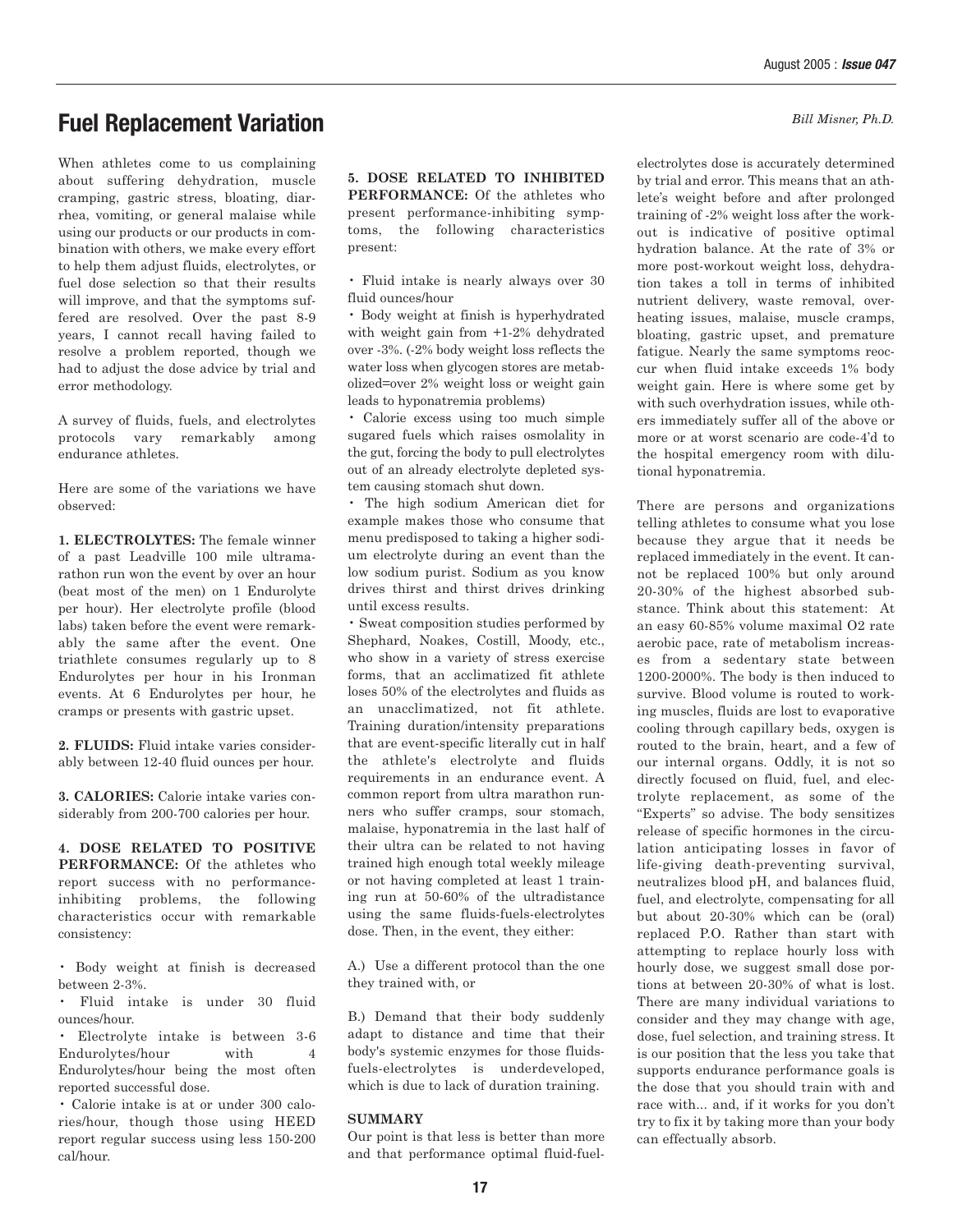## **Hyponatremia :** Are You At Risk?

Hyponatremia (water intoxification or Sodium dilution) is a medical emergency, which may result in fatal consequences if not treated and resolved immediately. Hyponatremia often occurs in endurance athletes when the heat or humidity is high and duration is prolonged. This results from excess loss of sodium through heavy sweating while attempting to resolve the symptoms by drinking more fluid. Intake of carbohydrate-rich energy fuels also reduces sodium levels for transition of calories across gastrointestinal linings into the energy cycle. If sodium is not present with the carbohydrates, the stomach will extract circulating sodium from the bloodstream in order to promulgate carbohydrate entry. This compounds the problem decreasing the availability of circulating sodium. When the exercising athlete drinks more fluid to quench thirst, circulating sodium is further diluted, resulting in severe sodium depletion.

Many endurance athletes consume too much fluid volume during an endurance event. Some mysteriously get away with it while others suffer hyponatremia (water

intoxication, serum sodium dilution). The expert in this field is South African Professor Tim D. Noakes M.D., a recognized sports science researcher. Dr.

Noakes suggests 400-800 ml (13.53-27.05 fluid ounces) optimal range per hour based on years of evidence collected from research with endurance runners who did or did not develop hyponatremia, a life threatening issue when serum sodium is diluted by consuming too much fluid with too little sodium.

In an earlier study, Noakes suggested for fluid intake: "Humans may have a limited capacity to excrete fluid at rates in excess of approximately 900 ml/h in response to higher rates of oral fluid intake." This implies that 900 milliliters (30.43 fluid ounces) per hour is the average human limit per hour. In my own files of athletes reporting symptomatic and confirmed hyponatremia during hyper thermic events, all commonly reported over hydration rates of between 30-34 fluid ounces per hour, which confirms in my view that dangerous levels of water intoxication or sodium electrolyte dilution commences to occur with repeated doses of 30-34 fluid ounces per hour to most athletes.

Dr. Noakes' concluding statement (2001)

was: *"The rate of intestinal fluid absorption appeared to match the rate of oral fluid ingestion and there was no evidence of fluid accumulation in the intestine with reverse sodium movement from the extracellular space into intestinal fluid. The results of this study are therefore at variance with the Priestley-Haldane hypothesis and suggest that reverse sodium movement did not contribute to the hyponatraemia induced by oral fluid overload in these subjects. Rather it appears that humans may have a limited capacity to excrete fluid at rates in excess of approximately 900 ml/h in response to higher rates of oral fluid intake. When the rate of intestinal fluid absorption matches the rate of fluid ingestion and exceeds the kidneys' maximum capacity for fluid excretion, the excess fluid accumulates in the extra- and intracellular fluid compartments, inducing the dilutional hyponatraemia of water intoxication. These findings may have relevance to other clinical conditions in which hyponatraemia develops in response to high rates of oral or intravenous fluid provision."* 

| TABLE ONE-               |                      |                       |
|--------------------------|----------------------|-----------------------|
| <b>FLUIDS INTAKE</b>     | <b>SODIUM INTAKE</b> | <b>CARBOHYDRATES</b>  |
| 16-24 FL OZ (+/-4 FL OZ) | 300-700 MG/HOUR      | 240-280 CALORIES/HOUR |

Noakes (2003) paper in the British Medical Journal2 reported fluid intake values could prevent dilutional hyponatremia:

*"To protect all exercisers from this preventable condition, rational and evidence based advice must be provided. In particular, exercisers must be warned that the overconsumption of fluid (either water or sports drinks) before, during, or after exercise is unnecessary and can have a potentially fatal outcome. Perhaps the best advice is that drinking according to the personal dictates of thirst seems to be safe and effective. Such fluid intake typically ranges between 400 ml and 800 ml per hour in most forms of recreational and competitive exercise; less for slower, smaller athletes exercising in mild environmental conditions, more for superior athletes competing at higher intensities in warmer environments."*

#### **SODIUM LOSS & WATER EXCESS**

Sodium is proportionally lost at a greater rate in sweat than total body fluid. Sodium is required in the stomach for car*Bill Misner Ph.D*

bohydrates to cross gastric linings in order to resupply muscle glycogen and to assist metabolization of body fats into the energy cycle. Carbohydrates going in and sweat going out cause sodium losses to deplete at the rate of 2 grams per hour. To reduce the risk of sodium dilution or depletion two practical applications are (1) control fluid intake and, (2) add 300- 700 mg sodium to the energy fuel consumed during exercise. The average American consumes and stores 6000-8000 mg sodium in their bodies each day. That is enough sodium to last through 3-4 hours heavy sweating exercise before symptoms of hyponatremia appear.

#### **PRACTICAL APPLICATION**

I conclude that fluid intake should be no less than 12 fluid ounces no more than 28 fluid ounces per hour especially during prolonged distance hyperthermic events. The optimal fluid intake levels that appear to prevent water intoxication are between 16 fluid ounces per hour and 24 fluid ounces per hour (+/- 4 fl oz). When an athlete repeatedly consumes more than 30

> fluid ounces per hour, the risk of dilutional hyponatremia increases with dose. If fluid ounces volume tends to dilute sodium,

adding more sodium to subsequent fluids is required.

While this is highly individual the following guidelines may prove a starting point for trial testing to resolve hyponatremia issues. *See table.*

#### **ELECTROLYTES OF CHOICE**

Endurolytes taken 3-6 in divided doses with the above protocol appears to resolve hyponatremia in 99% of the subjects we have observed. Persons who regularly consume high sodium diets or who are not acclimatized for conditions in prolonged endurance events may require higher intake of sodium-enhanced electrolytes or Endurolytes above the 6-capsules dose per hour. Trial and error to prove resolution is (1) absence of performance-limiting symptoms, (2) body weight fluid loss of under 3% at the finish, or (3) a CBC electrolyte panel following the event.

*References available upon request.*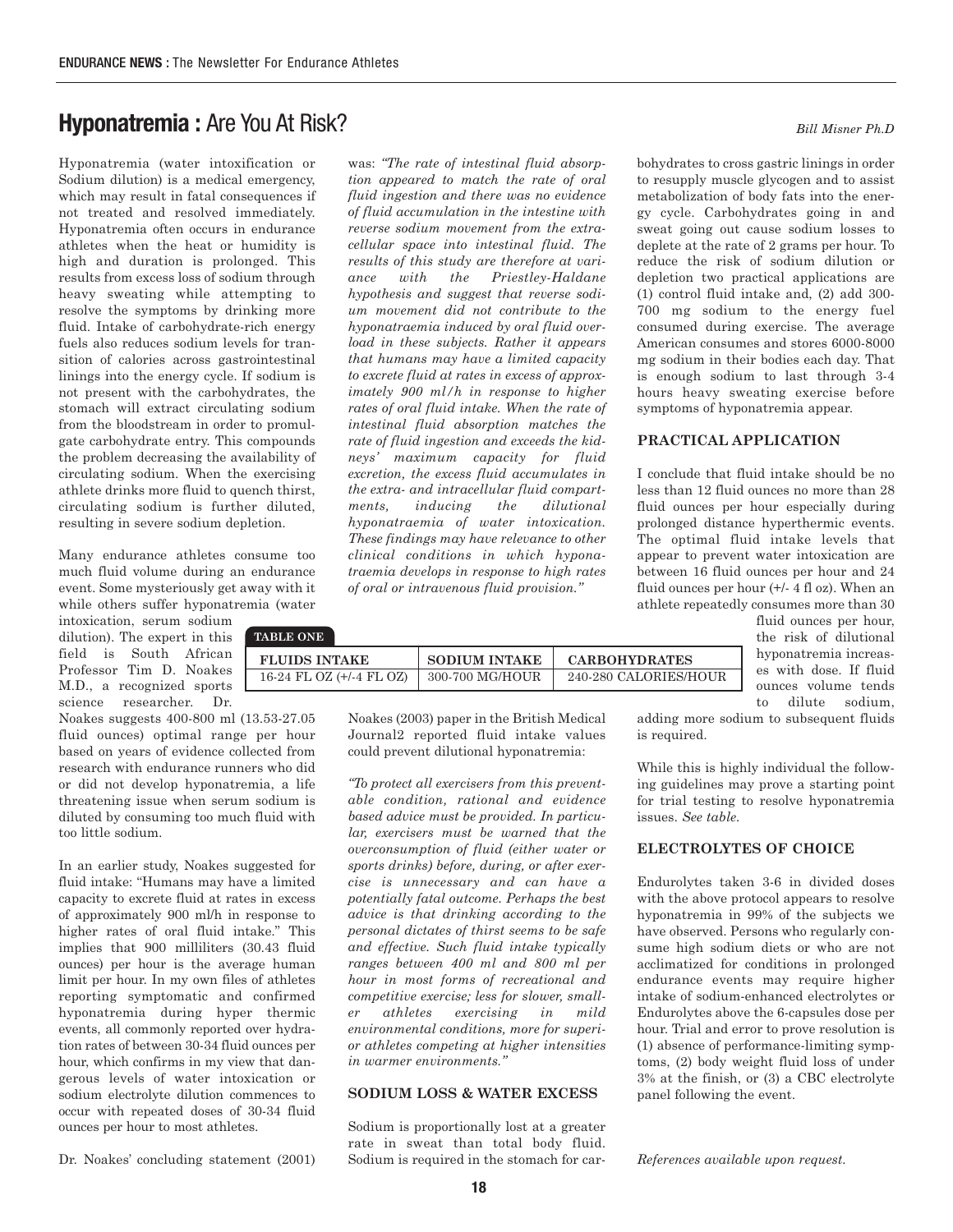## **Race Report** : Catching Up With A Few Amazing Athletes

#### **24 Hour Solo National Champion** Timari Pruis

Hammer Nutrition sponsored mountain bike rider Timari Pruis continues her outstanding season. Just two weeks after notching her 5th consecutive win at the 24 Hours of Idyllwild (April 30th - May 1st) she entered the 24 Hours of Adrenalin Solo National Championships at Laguna Seca Raceway in Monterey. Timari said, "After my 3rd place finish at this event last year, I REALLY wanted to go out and win this one this year; my hope was that I had fully recovered from Idyllwild." For the most part the race was a two-woman dual between Pruis and teammate teammate Carrie Edwards. After over 23 hours and 14 grueling laps Timari's tenacity paid off with a solid win.

### **Going The Distance** Connie Gardner

Just wanted to give you an update on my racing. Starting with the win at Olander 100 mile road championship last September, I'm on a winning streak with 8 wins in a row now. After Olander 100, I won the Chicago 50 mile, JFK 50 mile, Texas Trail 50 mile, Silver Comet 100k in Atlanta, Umstead 100 mile, Toledo Marathon, and the Pinkney Trail Marathon in Michigan.

I'm heading to West Virginia to race Capon Valley 50k and I plan on racing the Cleveland Marathon after that.

I've been using these races to gear up for the Mohican 100 Mile and Western States 100 in June.

#### **Rave Reviews From A Race Director** Vince Rucci

Thanks for helping to make Mohican a great event this year! We had a record number of participants, and everyone was very appreciative of all of the items that sponsors were able to donate.

#### **A Big Win at Big Bear** Ernesto Marenchin

Just wanted to inform you of some more results - I just won the 24 Hours of Big Bear this past weekend in West Virginia. Used Heed, Sustained Energy and Hammer Gel along with your Race Caps, Anti Fatigue and Endurolyte caps to get me through the race.

Had some slight issues about 6 hours in as I think I was consuming too much at infrequent times. (I was gulping a lot and drinking a quarter of my bottle at a time). I remembered thinking back to one of Steve's articles about not being afraid to change your game plan when the situation changes, so I switched to 100% Heed until my stomach settled. I then continued on switching between Heed and Sustained energy on every other lap and tried more to take in

I couldn't have won these races and trained through them without the use of your products. I can't thank you enough for your support!

Connie Gardner

*Editor's Note : As this edition of Endurance News went to print, the following results were available.*

*Capon Valley 50k - 1st female, 5th overall Cleveland Marathon - 3rd in age-group*

*Congratulations Connie on an outstanding season.*

mouthfuls as opposed to half the bottle at a time.

The results - I think you guys would be happy. I just beat out the CURRENT NATIONAL 24 Hour Champ Cameron Chambers and also a previous 3rd in the WORLD Solo Champ Mark Hendershot.

I couldn't have done it without your products. Once again, Hammer Nutirition helped me to the finish line over a LAP ahead of second place AND with the fastest solo lap for the 24 hours.

Thanks! Ernesto Marenchin

#### **Pumped at 24-Hours of Adrenalin** Karl Etzel

Just wanted to let you know I had a very successful race fueled by Hammer Nutrition & E-CAPS. I completed 16 laps in the 24 Hours of Adrenalin National Championship event, bringing home second place. My lap times were steady and my energy levels consistent throughout the 24 hours. Other than a snack or two of comfort food and one gel I had to grab out on the course, all my calories came from Perpetuem, Sustained Energy, & Hammer Gel, with additional support from Race Caps Supreme, Endurolytes, and Race Day Boost leading up to the event. Now it's on to the World 24 Hour Championships in Whistler.

Thanks! Karl Etzel

I look forward to the Buckeye Trail 50K, when Hammer once again helps us give back to those who make our events possible. As a Hammer product user and retailer, I can let you know that we hold your products and company above the rest!

Thanks Again, Vince Rucci *Co-Owner Vertical Runner*